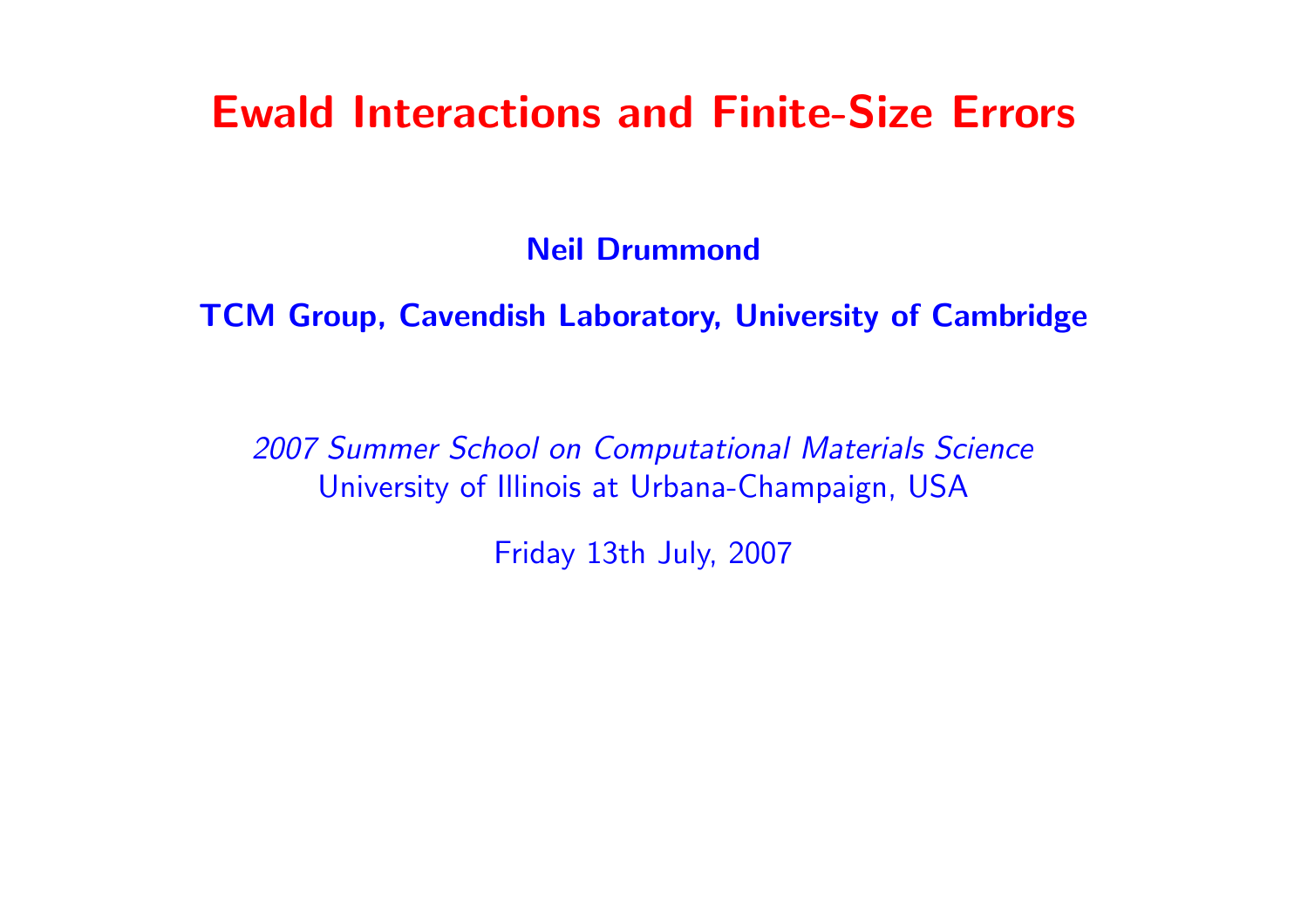### Periodic Boundary Conditions

- Suppose we are interested in the bulk properties of a material.
- Could in principle study a large finite system, but would have to simulate an infeasibly large numbers of particles to make surface effects negligible.
- Eliminate surfaces by using periodic boundary conditions.

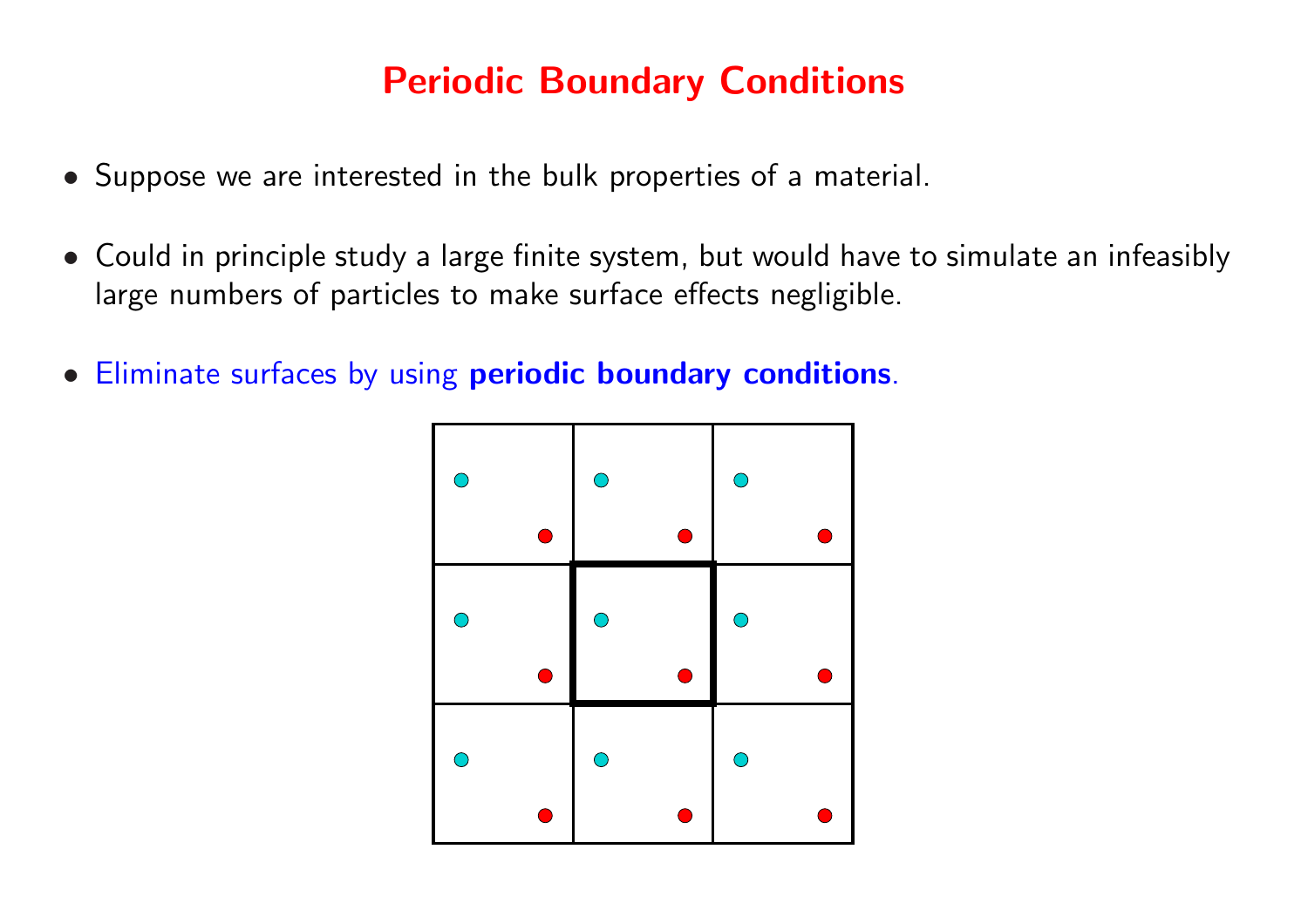### The Ewald Interaction (I): the Problem

• Naïve expression for the electrostatic energy of a neutral, periodic cell:

$$
V(\mathbf{r}_1,\ldots,\mathbf{r}_N)=\sum_{\mathbf{R}}\sum_{i>j}\frac{q_iq_j}{|\mathbf{r}_i-\mathbf{r}_j-\mathbf{R}|},
$$

where  $q_i$  is the charge of particle  $i$  and  $\{{\bf R}\}$  are the lattice vectors.

- Unfortunately this sum is conditionally convergent.
- Riemann series theorem: can rearrange terms of a conditionally convergent sum to get any answer you like. . .
- Physically,  $\mathcal{O}(r^2)$  distant, neutral cells at distance  $r$  make dipole contributions  $[O(r^{-2})]$  to the electrostatic potential at any given point.
- Practical solution: use Ewald method to calculate interaction energy.<sup>1</sup>

<sup>&</sup>lt;sup>1</sup>P. P. Ewald, Ann. Phys.  $64$ , 253 (1921).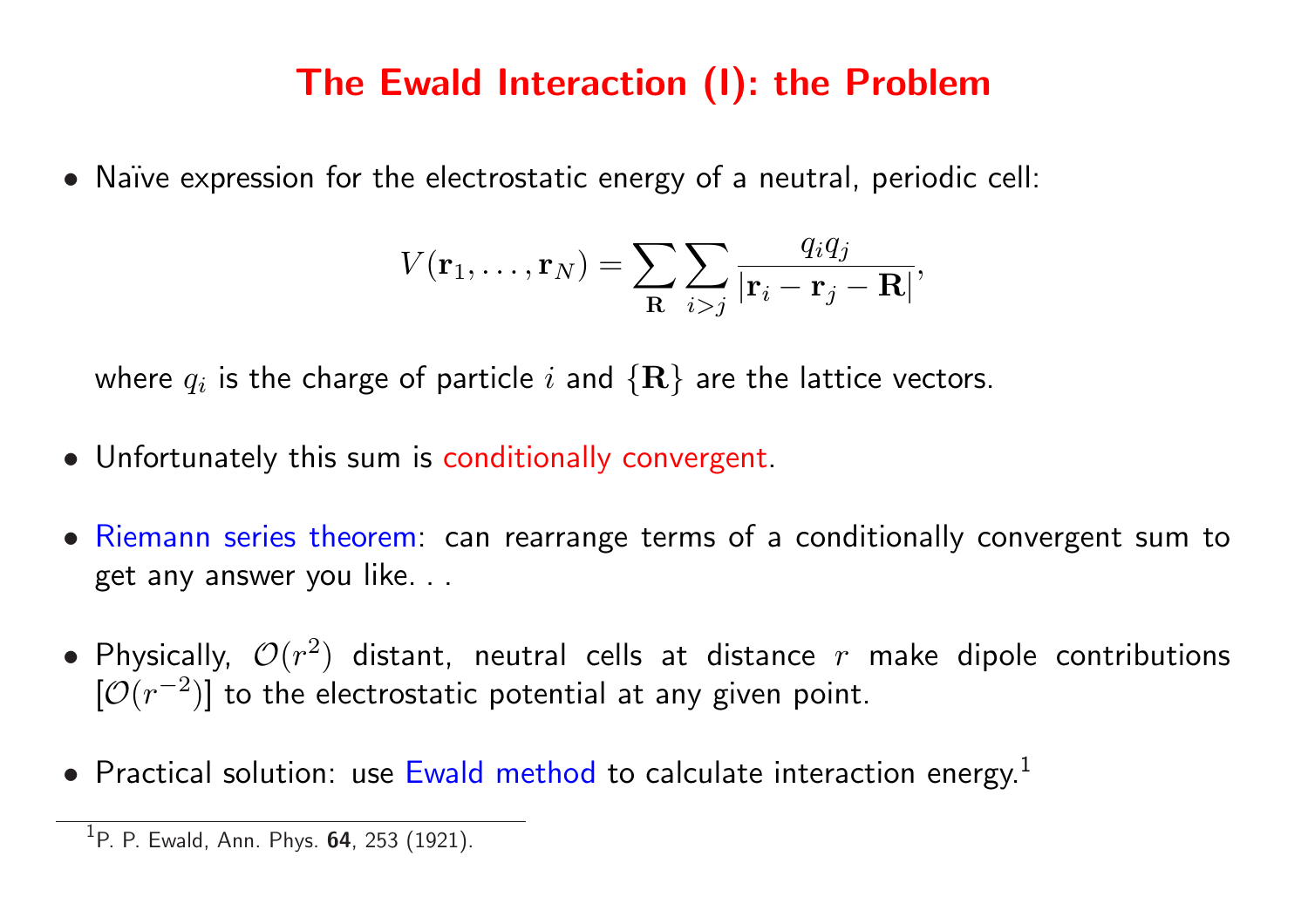#### The Ewald Interaction (II): Fourier Series

• Add uniform, neutralising background if nec. and write the charge density as

$$
\rho(\mathbf{r}) = \sum_{\mathbf{R}} \sum_{i} q_i \delta(\mathbf{r} - \mathbf{r}_i - \mathbf{R}) - \frac{Q}{\Omega},
$$

where  $Q=\,$  $\overline{ }$  $_i\,q_i$  is the total charge of the cell and  $\Omega$  is the cell volume.

• Fourier representation of charge density:

$$
\rho(\mathbf{r}) = \frac{1}{\Omega} \sum_{\mathbf{G} \neq \mathbf{0}} \rho_{\mathbf{G}} \exp(-i\mathbf{G} \cdot \mathbf{r}),
$$

where  $G = 0$  is excluded because the cell is electrically neutral.

• Assume the electrostatic potential is periodic. Choose it to be 0 on average. Then

$$
\Phi(\mathbf{r}) = \frac{1}{\Omega} \sum_{\mathbf{G} \neq \mathbf{0}} \Phi_{\mathbf{G}} \exp(-i \mathbf{G} \cdot \mathbf{r}).
$$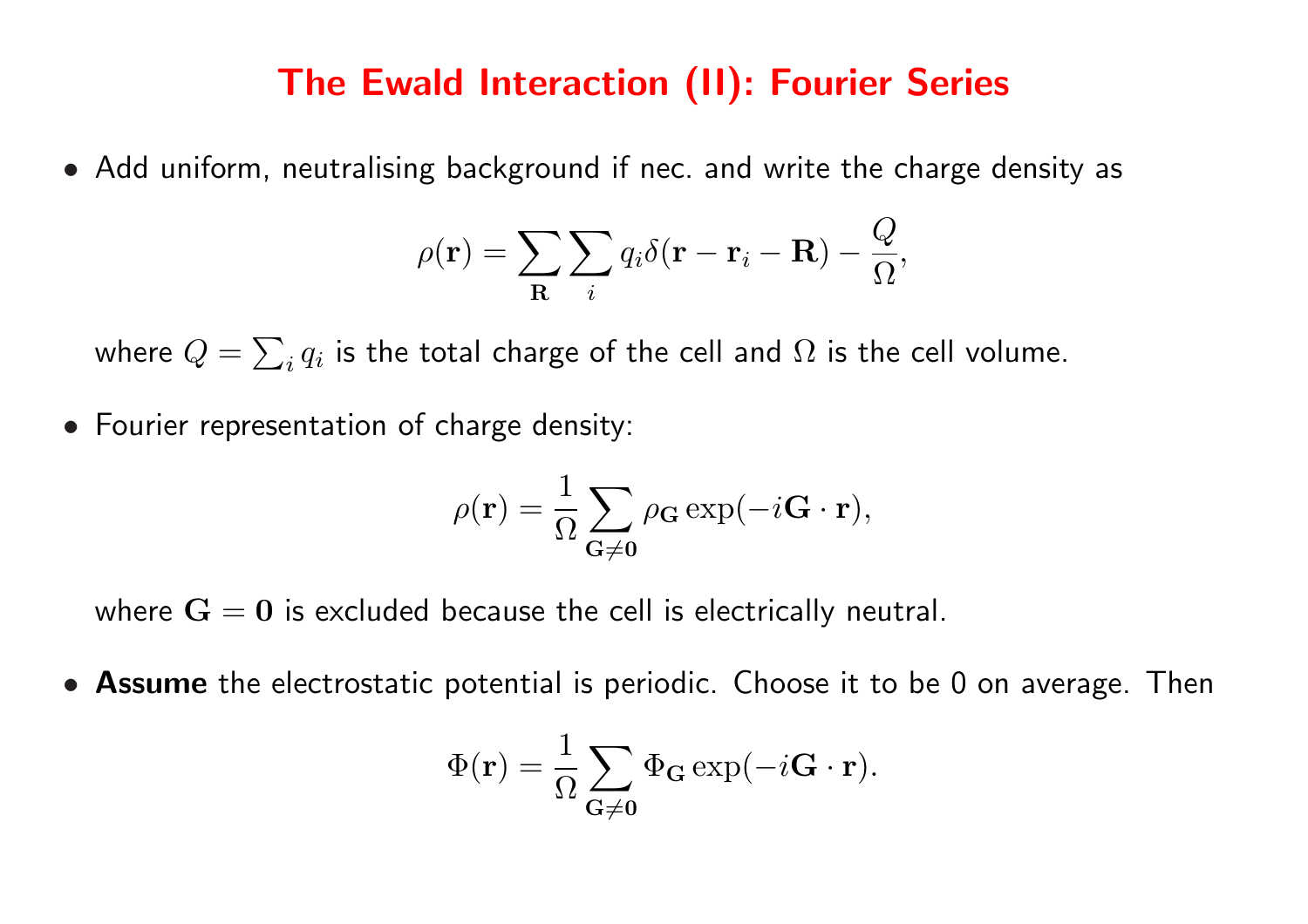### The Ewald Interaction (III): Poisson's Equation

• Poisson's equation for the electrostatic potential:

$$
\nabla^2 \Phi(\mathbf{r}) = -4\pi \rho(\mathbf{r}).
$$

• Hence the Fourier components are related by

$$
\Phi_{\mathbf{G}} = \frac{4\pi\rho_{\mathbf{G}}}{|\mathbf{G}|^2}.
$$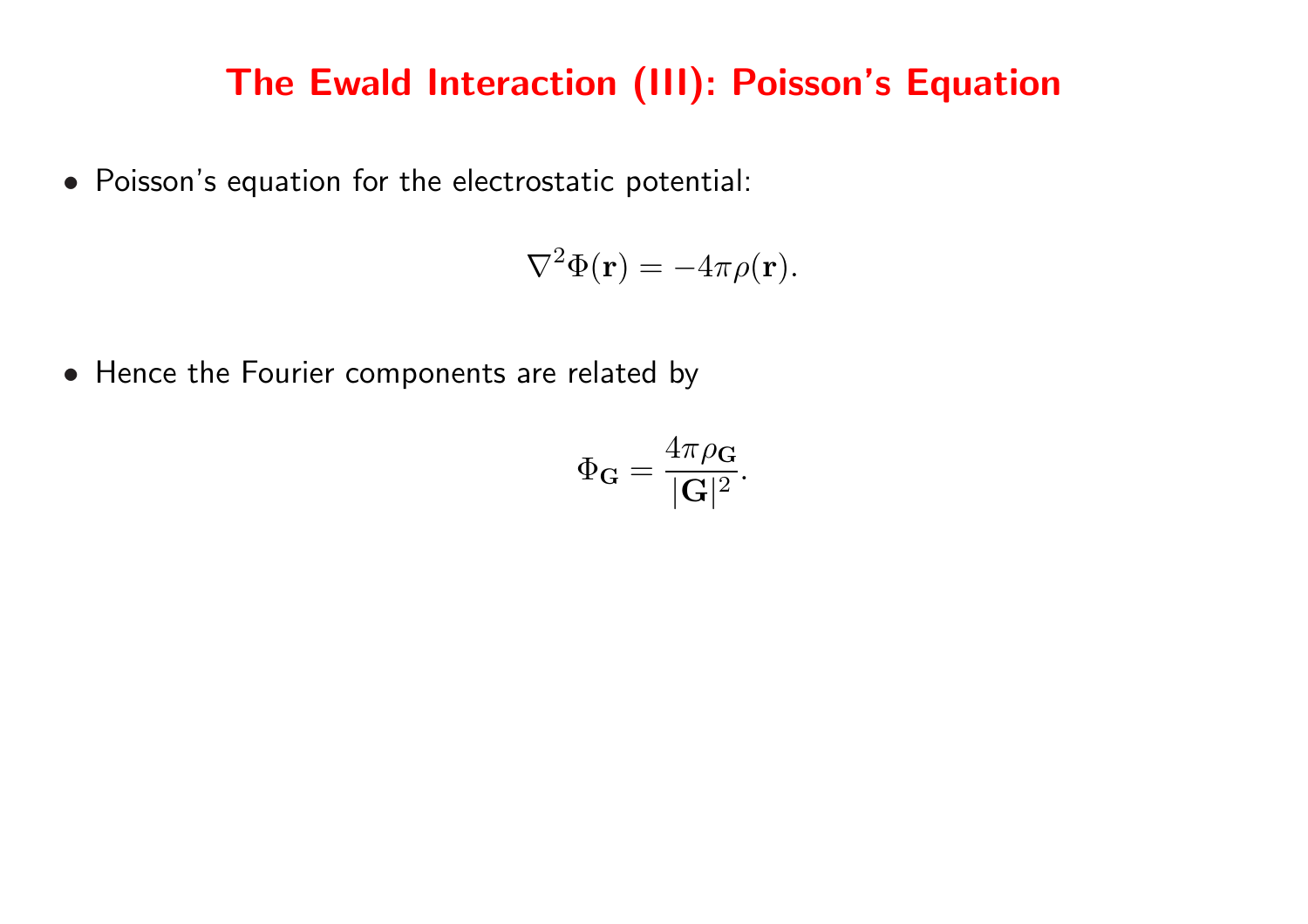#### The Ewald Interaction (IV): the Charge Density

The charge density due to a set of point charges can be written as

$$
\rho(\mathbf{r}) = \rho_a(\mathbf{r}) + \rho_b(\mathbf{r}) = \left[ \sum_i \sum_{\mathbf{R}} q_i \left( \frac{\gamma}{\pi} \right)^{3/2} \exp \left( -\gamma |\mathbf{r} - \mathbf{r}_i - \mathbf{R}|^2 \right) - \frac{Q}{\Omega} \right] + \left[ \sum_i \sum_{\mathbf{R}} q_i \left( \delta(\mathbf{r} - \mathbf{r}_i - \mathbf{R}) - \left( \frac{\gamma}{\pi} \right)^{3/2} \exp \left[ -\gamma |\mathbf{r} - \mathbf{r}_i - \mathbf{R}|^2 \right] \right) \right].
$$

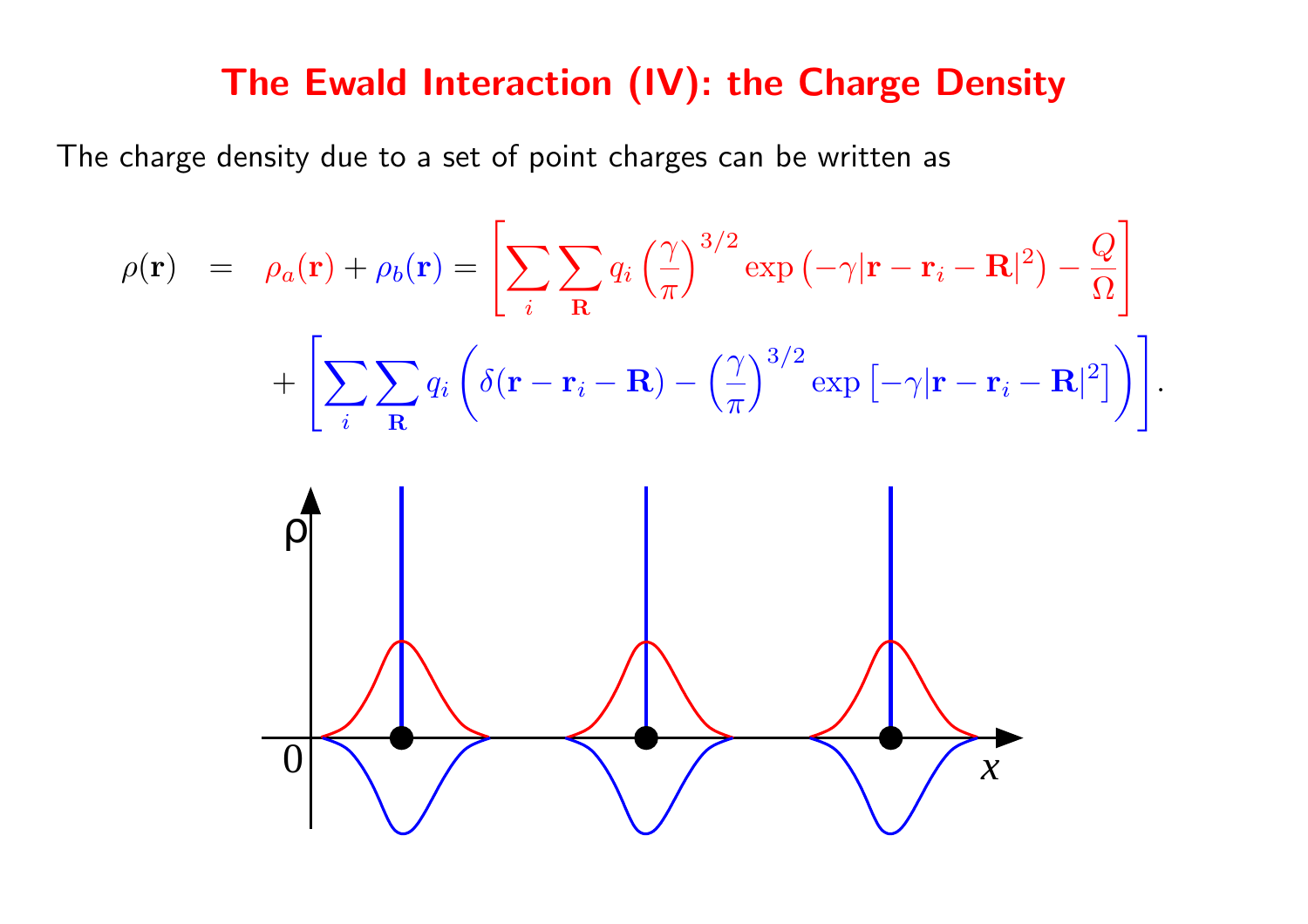#### The Ewald Interaction (V): the Reciprocal-Space Sum

• The Fourier components of  $\rho_a$  are

$$
\rho_{aG} = \sum_{i} q_i \exp[-|\mathbf{G}|^2/(4\gamma)] \exp(i\mathbf{G} \cdot \mathbf{r}_i).
$$

• Hence the electrostatic potential due to  $\rho_a$  is

$$
\Phi_a(\mathbf{r}) = \frac{4\pi}{\Omega} \sum_i \sum_{\mathbf{G}\neq \mathbf{0}} q_i \frac{\exp[-|\mathbf{G}|^2/(4\gamma)]}{|\mathbf{G}|^2} \exp[i\mathbf{G} \cdot (\mathbf{r} - \mathbf{r}_i)].
$$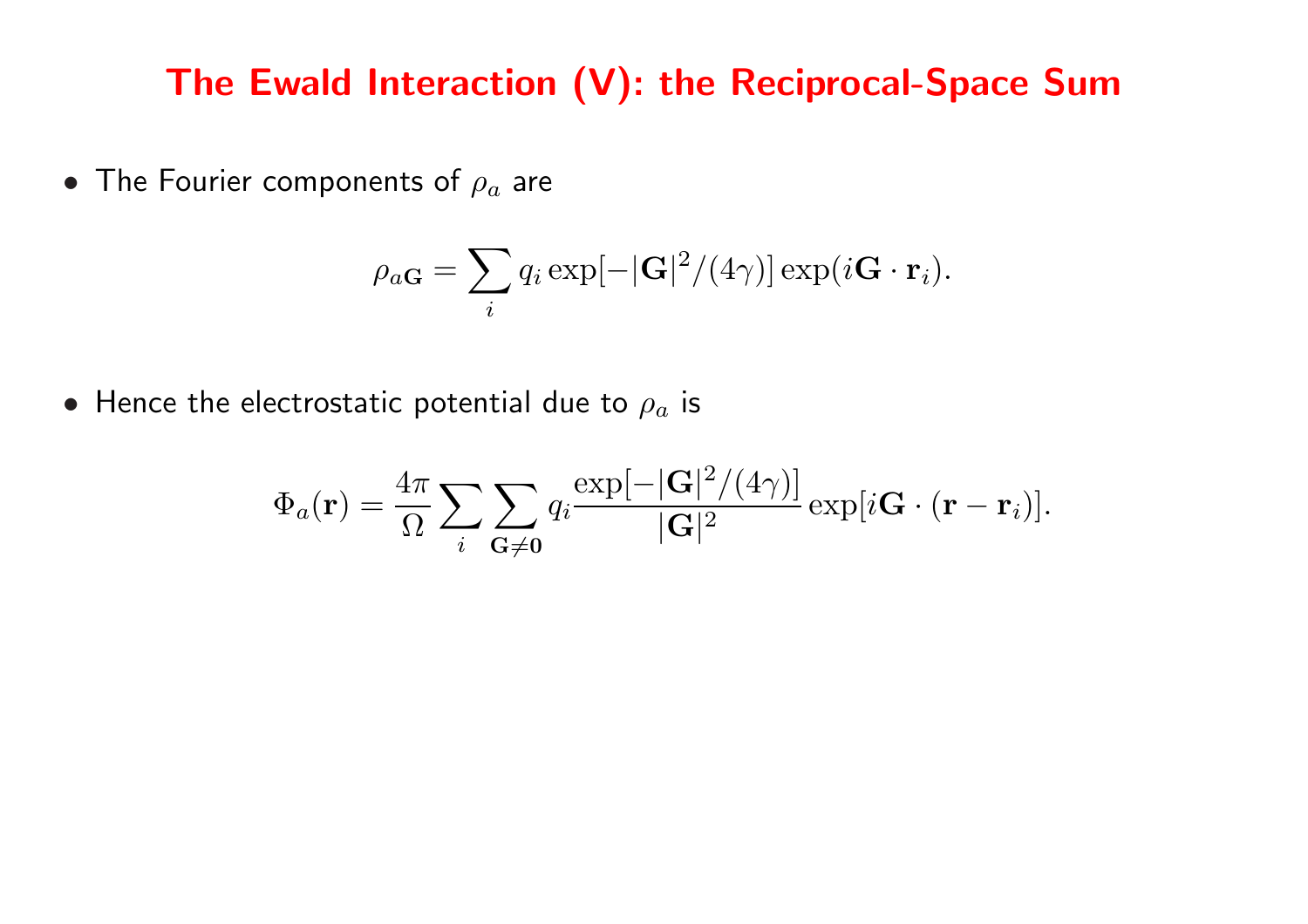#### The Ewald Interaction (VI): the Real-Space Sum

• Consider a Gaussian charge distribution centred on the origin:

$$
\rho_0(\mathbf{r}) = \left(\frac{\gamma}{\pi}\right)^{3/2} \exp(-\gamma |\mathbf{r}|^2).
$$

The electrostatic potential is

$$
\Phi_0(\mathbf{r}) = \left(\frac{\gamma}{\pi}\right)^{3/2} \int_{\text{All space}} \frac{\exp(-\gamma |\mathbf{r}'|^2)}{|\mathbf{r}' - \mathbf{r}|} d\mathbf{r}' = \frac{\text{erf}\left(\sqrt{\gamma} |\mathbf{r}|\right)}{|\mathbf{r}|}
$$

• The potential due to  $\rho_b$  is therefore

$$
\Phi_b(\mathbf{r}) = \sum_i \sum_{\mathbf{R}} q_i \frac{1 - \text{erf}\left(\sqrt{\gamma}|\mathbf{r} - \mathbf{r}_i - \mathbf{R}|\right)}{|\mathbf{r} - \mathbf{r}_i - \mathbf{R}|} - \frac{\pi Q}{\Omega \gamma},
$$

where we have added the constant term  $-\pi Q/(\Omega \gamma)$  to ensure that  $\int_{\Omega} \Phi_b({\bf r})\, d{\bf r}=0.$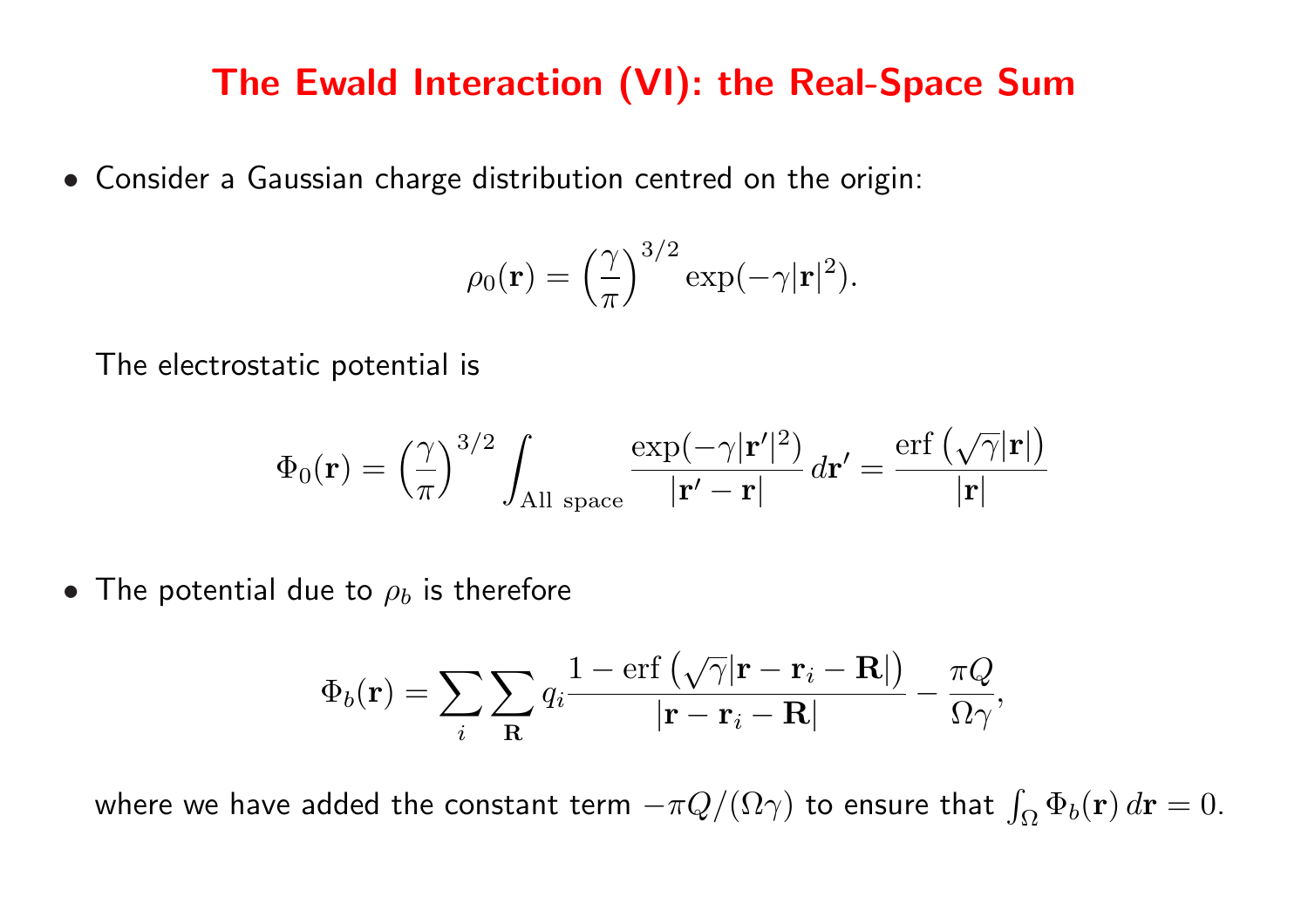#### The Ewald Interaction (VII): the Ewald Energy

• The electrostatic energy of a set of point charges is

$$
V = \frac{1}{2} \sum_{j} q_j \Phi_j,
$$

where  $\Phi_j$  is the potential at  $\mathbf{r}_j$  due to the charges other than j.

• Noting that  $\lim_{x\to 0} \text{erf}(x)/x = 2/$ √  $\overline{\pi}$ , we find that

$$
\Phi_j = \lim_{\mathbf{r} \to \mathbf{r}_j} \Phi(\mathbf{r}) - \frac{q_j}{|\mathbf{r} - \mathbf{r}_j|} = \frac{4\pi}{\Omega} \sum_i \sum_{\mathbf{G} \neq \mathbf{0}} q_i \frac{\exp[-|\mathbf{G}|^2/(4\gamma)] \exp[i\mathbf{G} \cdot (\mathbf{r}_j - \mathbf{r}_i)]}{|\mathbf{G}|^2} \n+ \sum_{\mathbf{R}} \sum_i' q_i \frac{\text{erfc}\left(\sqrt{\gamma}|\mathbf{r}_j - \mathbf{r}_i - \mathbf{R}|\right)}{|\mathbf{r}_j - \mathbf{r}_i - \mathbf{R}|} - 2\sqrt{\frac{\gamma}{\pi}} q_j - \frac{\pi Q}{\Omega \gamma},
$$

where  $\sum'_i$  means that  $i=j$  is excluded when  ${\bf R}={\bf 0}.$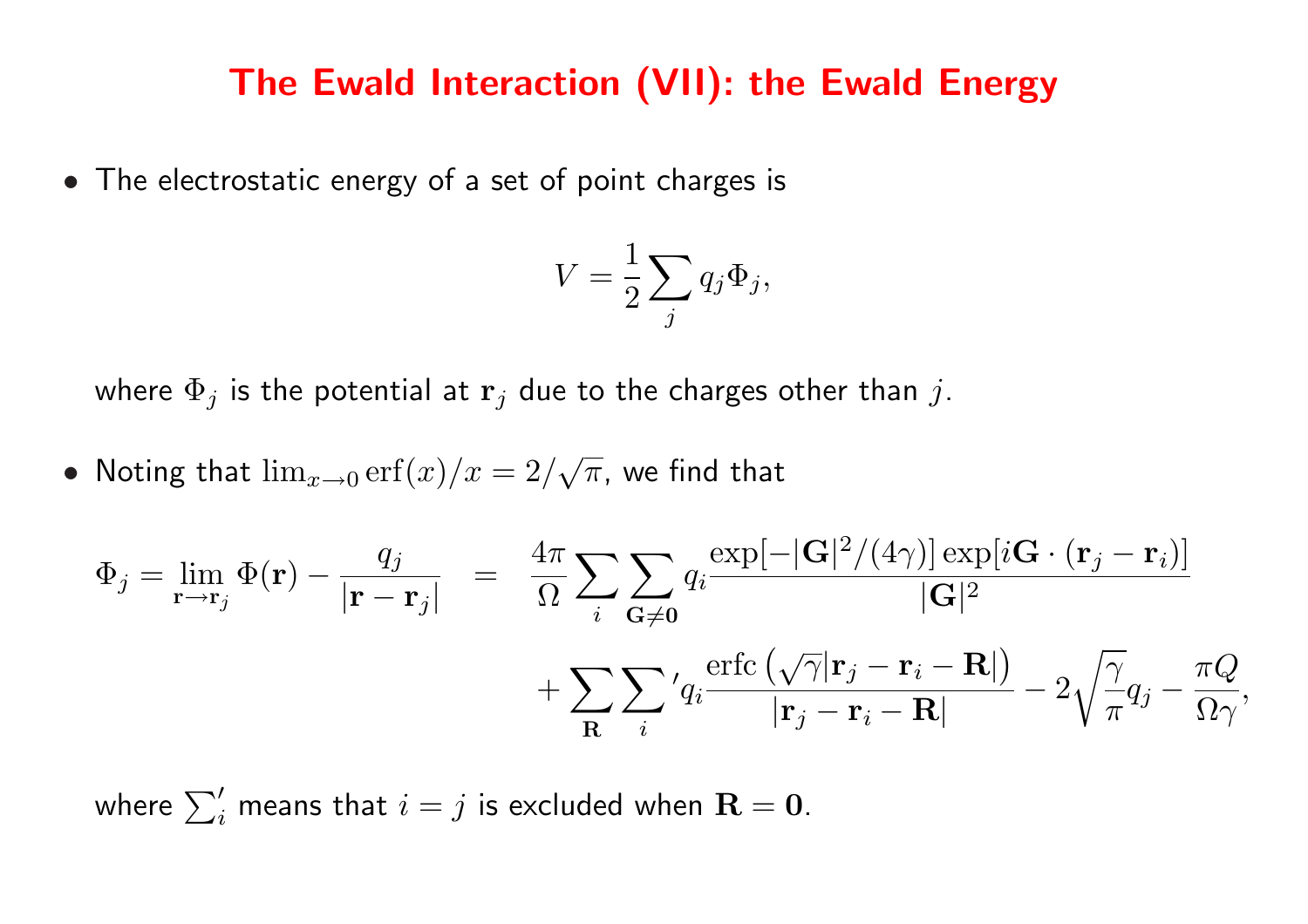#### The Ewald Interaction (VIII)

• Can write Ewald energy in the form

$$
V = \frac{1}{2} \sum_{i \neq j} q_i q_j v_E(\mathbf{r}_i - \mathbf{r}_j) + \frac{1}{2} \sum_j q_j^2 v_M
$$
  
= 
$$
\frac{1}{2} \sum_{i \neq j} q_i q_j [v_E(\mathbf{r}_i - \mathbf{r}_j) - v_M] \quad \text{if } Q = 0,
$$

#### where

$$
v_E(\mathbf{r}) = \frac{4\pi}{\Omega} \sum_{\mathbf{G}\neq \mathbf{0}} \frac{\exp[-|\mathbf{G}|^2/(4\gamma)] \exp(i\mathbf{G}\cdot\mathbf{r})}{|\mathbf{G}|^2} + \sum_{\mathbf{R}} \frac{\exp(\sqrt{\gamma}|\mathbf{r}-\mathbf{R}|)}{|\mathbf{r}-\mathbf{R}|} - \frac{\pi}{\Omega \gamma}
$$
  

$$
v_M = \frac{4\pi}{\Omega} \sum_{\mathbf{G}\neq \mathbf{0}} \frac{\exp[-|\mathbf{G}|^2/(4\gamma)]}{|\mathbf{G}|^2} + \sum_{\mathbf{R}\neq \mathbf{0}} \frac{\exp(\sqrt{\gamma}|\mathbf{R}|)}{|\mathbf{R}|} - 2\sqrt{\frac{\gamma}{\pi}} - \frac{\pi}{\Omega \gamma}.
$$

 $\bullet$  Fourier transform of  $v_E(\mathbf{r})$  is  $v_E(\mathbf{G})\,=\,4\pi/|\mathbf{G}|^2.$  Fourier series for  $v_E$  is not convergent; interpret  $v_E(\mathbf{G})$  as a distribution.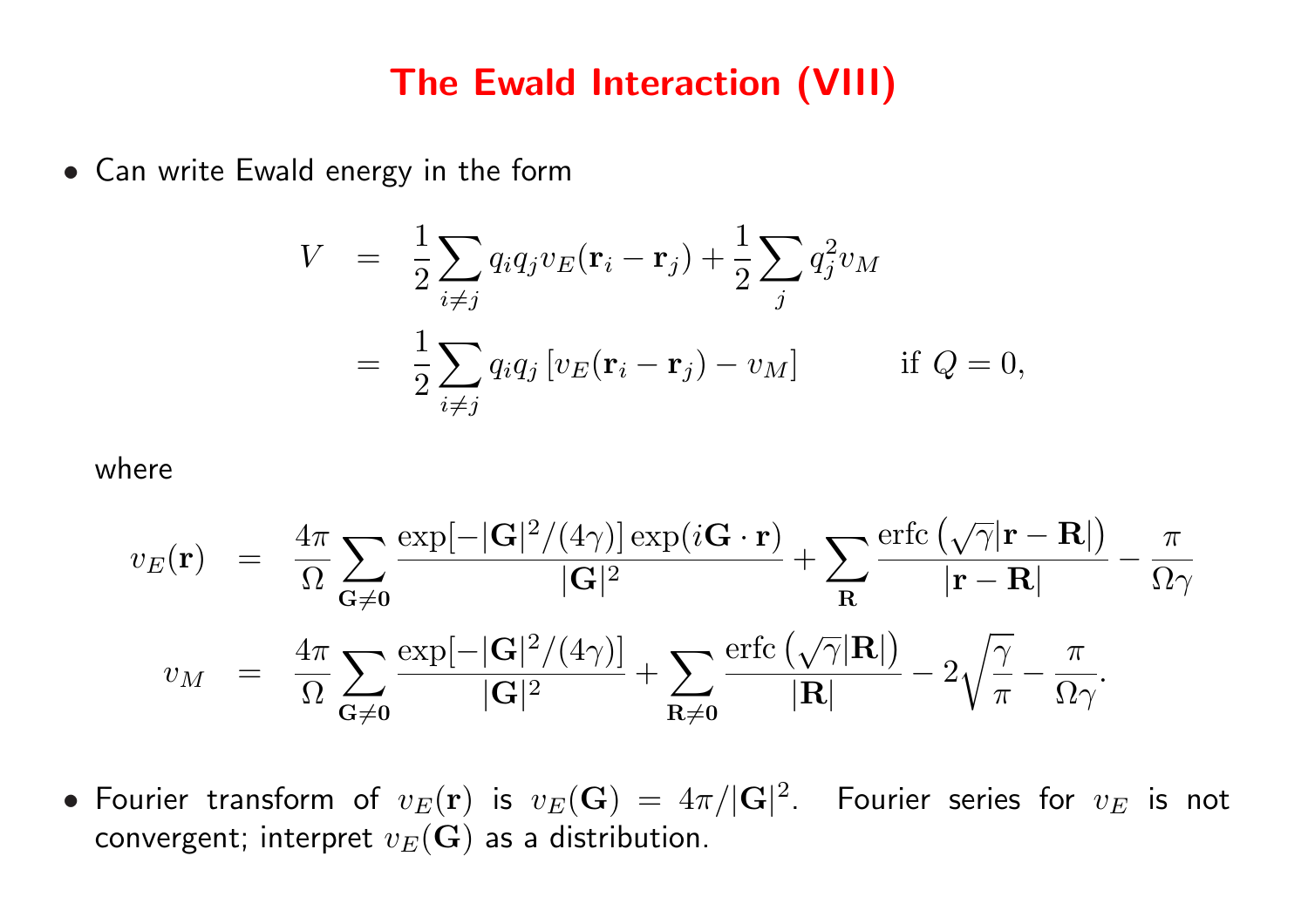### The Ewald Interaction (IX): Comments

- Ewald energy V is independent of  $\gamma$ . Larger values of  $\gamma$  make real-space sum more rapidly convergent; smaller values make reciprocal-space sum more rapidly convergent.
- Periodic solution to Poisson's equation corresponds to adding a constant electric field to cancel that due to the nonzero dipole moment of the simulation cell.
- Ewald interaction corresponds to embedding the material in a perfect metal so that surface polarisation charges are screened. Tin foil boundary conditions.

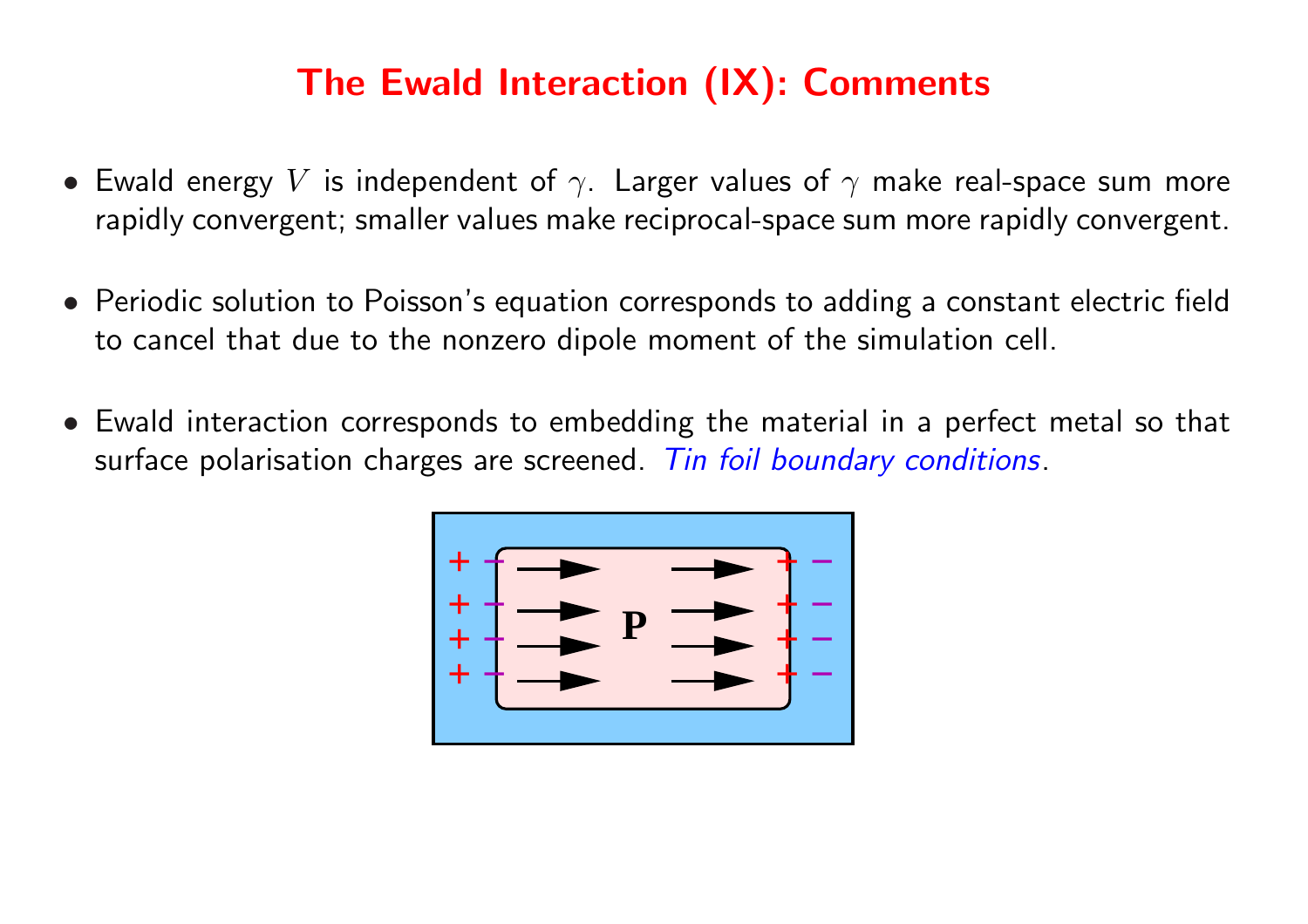### Simulation and Primitive Unit Cells

- In one-electron theories (e.g. density-functional or Hartree–Fock theory) we can reduce the problem to the primitive unit cell and integrate over the first Brillouin zone.
- Reduction to the primitive unit cell is not possible in many-body calculations: correlation effects may be long-ranged.
- Must build simulation cell from several primitive cells.



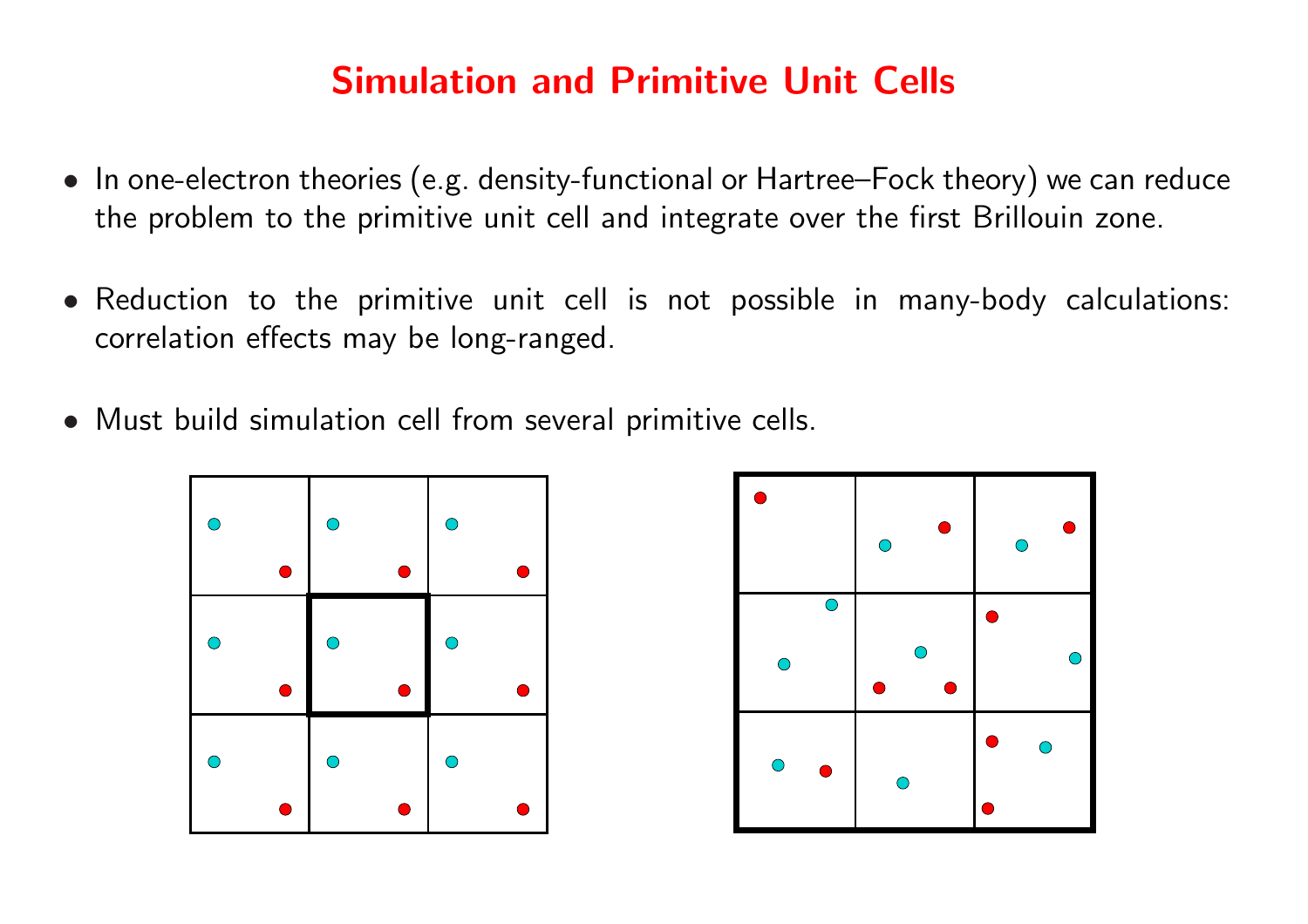### Minimum Images

• Minimum image distance between particles  $A$  and  $B$ : distance from  $A$  to closest periodic image of  $B$ .



• Minimum image of r is  $\mathbf{r} - \mathbf{R}_C$ , where  $\mathbf{R}_C$  is closest sim.-cell lattice point to r.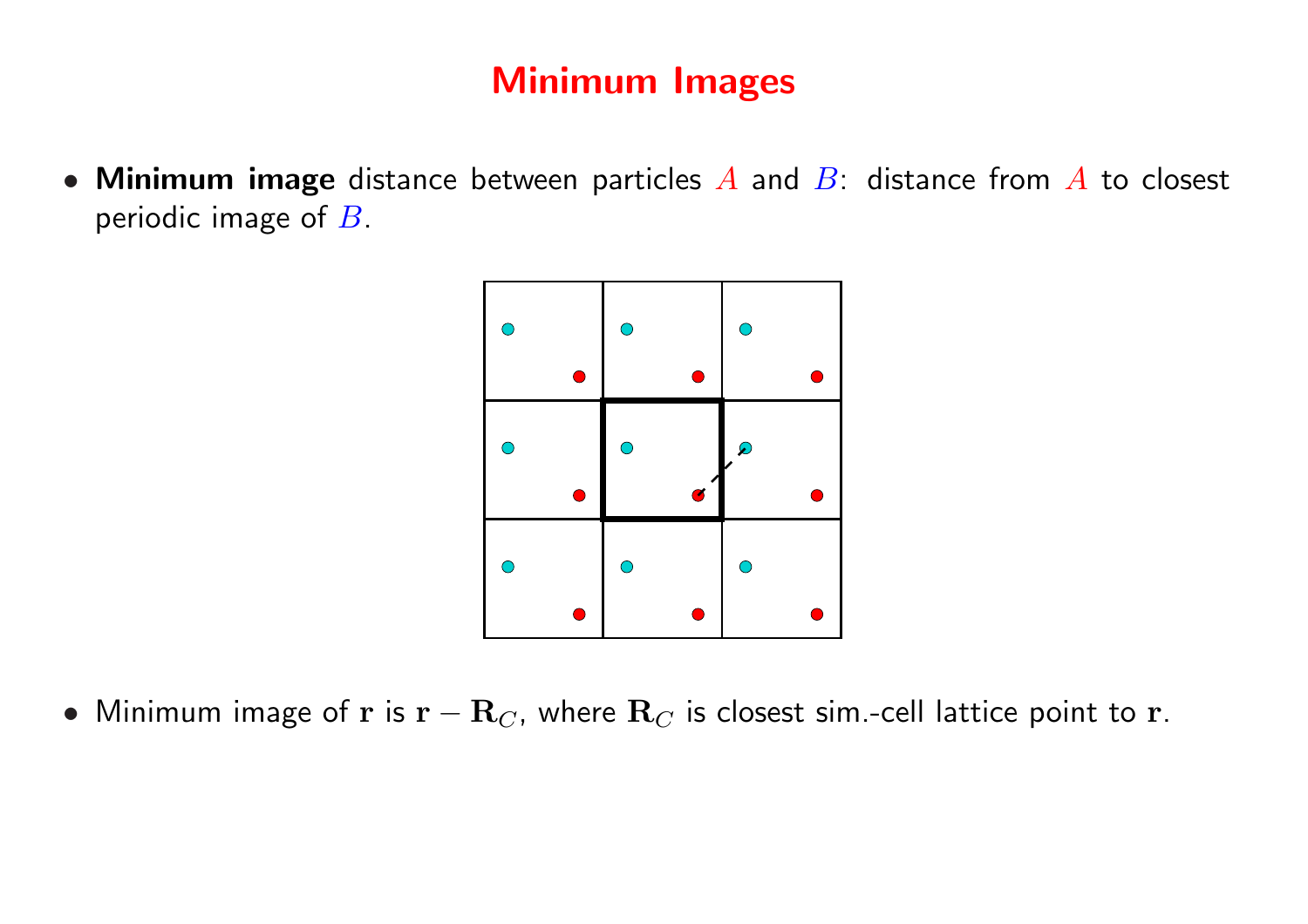### Translational Symmetry

• Translational symmetries of the Hamiltonian:

1. 
$$
\hat{H}(\mathbf{r}_1, \ldots, \mathbf{r}_i + \mathbf{R}_s, \ldots, \mathbf{r}_N) = \hat{H}(\mathbf{r}_1, \ldots, \mathbf{r}_i, \ldots, \mathbf{r}_N) \quad \forall i \in \{1, \ldots, N\},
$$
  
2.  $\hat{H}(\mathbf{r}_1 + \mathbf{R}_p, \ldots, \mathbf{r}_i + \mathbf{R}_p, \ldots, \mathbf{r}_N + \mathbf{R}_p) = \hat{H}(\mathbf{r}_1, \ldots, \mathbf{r}_i, \ldots, \mathbf{r}_N)$ 

where  $\mathbf{R}_s$  and  $\mathbf{R}_p$  are the simulation-cell and primitive-cell lattice vectors.

• Lead to many-body Bloch conditions:

1. 
$$
\Psi_{\mathbf{k}_s}(\mathbf{r}_1, \dots, \mathbf{r}_N) = U_{\mathbf{k}_s}(\mathbf{r}_1, \dots, \mathbf{r}_N) \exp(i\mathbf{k}_s \cdot \sum_i \mathbf{r}_i)
$$
  
2.  $\Psi_{\mathbf{k}_p}(\mathbf{r}_1, \dots, \mathbf{r}_N) = W_{\mathbf{k}_p}(\mathbf{r}_1, \dots, \mathbf{r}_N) \exp(i\mathbf{k}_p \cdot \frac{1}{N} \sum_i \mathbf{r}_i)$ 

where  $U$  has periodicity of the simulation cell for all coordinates and  $W$  is invariant under simultaneous translation of all coordinates through  ${\bf R}_p$   $^2$ 

- Nonzero  $k_s$ : twisted boundary conditions (see later).
- Use ideas from band structure; e.g., for insulators choose  $\mathbf{k}_s$  to be Baldereschi point.

<sup>&</sup>lt;sup>2</sup>G. Rajagopal et al., Phys. Rev. Lett. 73, 1959 (1994); G. Rajagopal et al., Phys. Rev. B 51, 10591 (1995).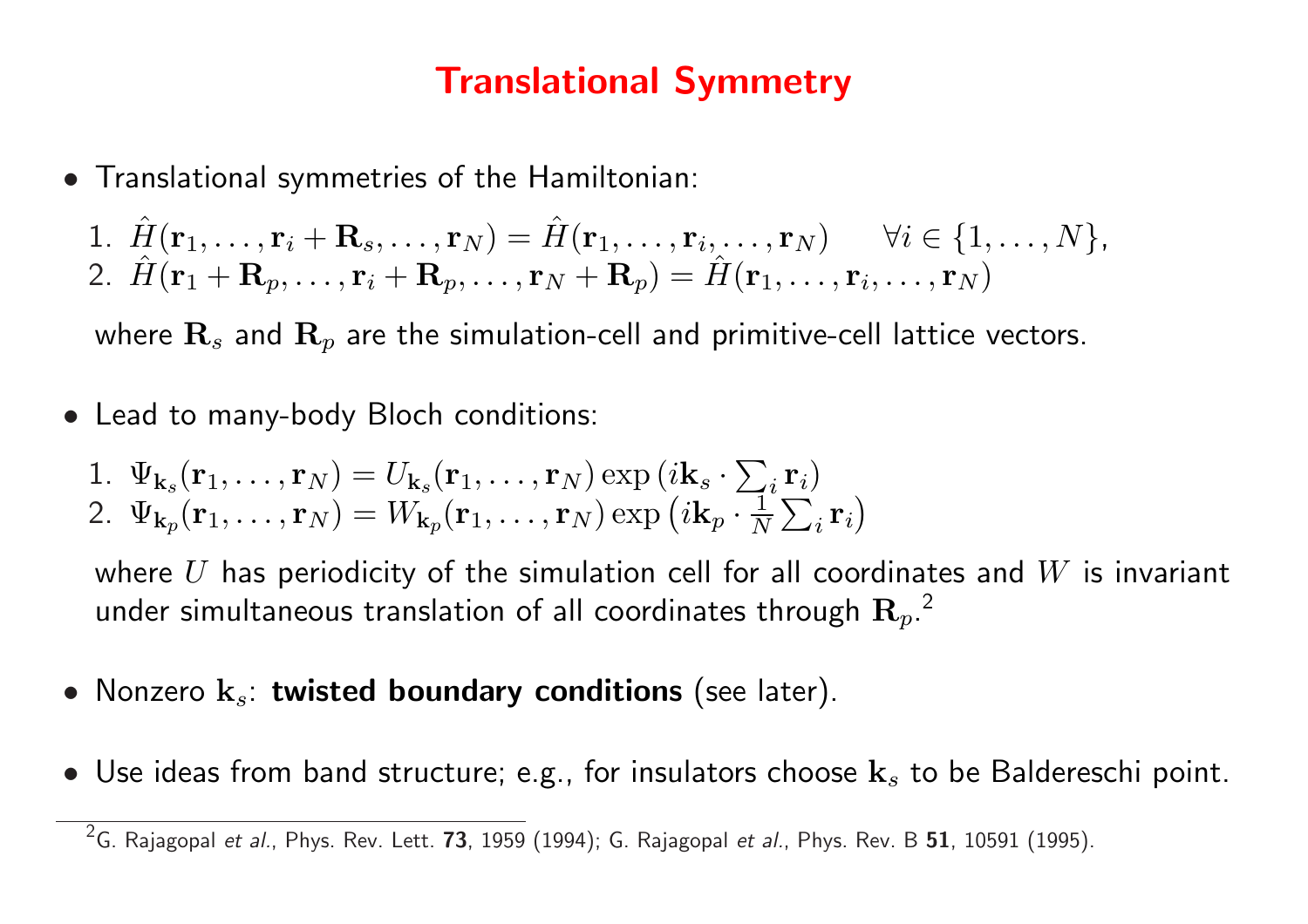### Single-Particle Finite-Size Errors

- Momentum quantisation: Bloch k vectors must be integer multiples of simulation-cell reciprocal lattice vectors, so that orbitals are periodic.
- Instead of integrating over k inside the Fermi surface, one sums over the discrete set of  $k$  vectors when a finite cell is used. ( $k$ -point sampling.)
- Usually find  $E_{\rm QMC}(n) E_{\rm QMC}(\infty) \propto [E_{\rm DFT}(n) E_{\rm DFT}(\infty)]$  where  $E(n)$  is the energy obtained using an  $n \times n \times n$  k-point mesh.
- Hence can use DFT (or HF) data to extrapolate to infinite system size.
- Large numbers of k points are prohibitively expensive in QMC because an  $n \times n \times n$ k-point mesh must be unfolded into an  $n \times n \times n$  simulation cell.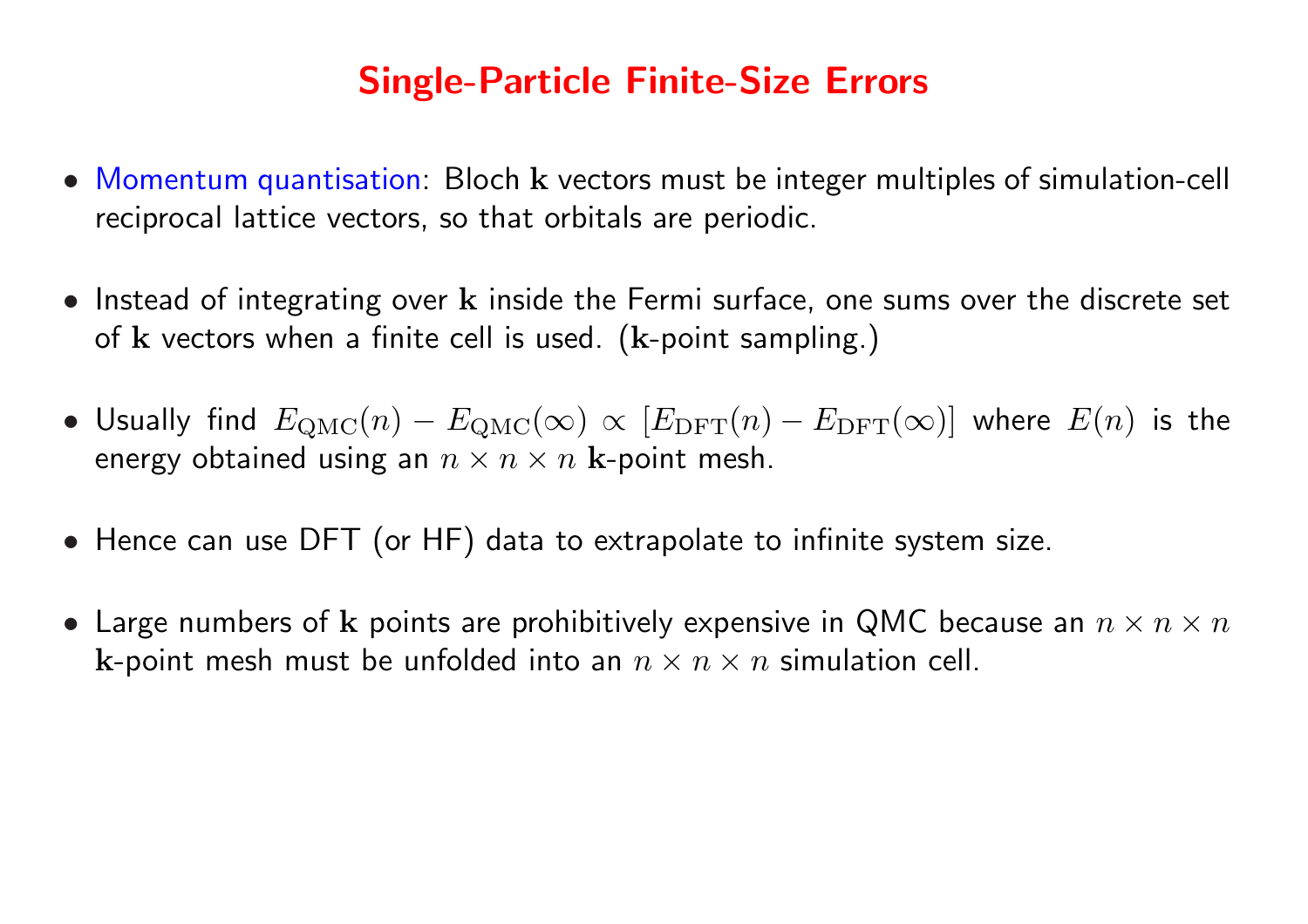# Twist Averaging (I)

- Periodic boundary conditions:  $\Psi(\mathbf{r}_i+\mathbf{R}_s)=\Psi(\mathbf{r}_i)$ . Single-particle orbitals are of the Bloch form  $\psi_{\bf k}({\bf r}) = \exp(i{\bf k}\cdot{\bf r})u_{\bf k}({\bf r})$ , where u has the periodicity of the primitive cell and k is an integer multiple of the simulation-cell reciprocal lattice vectors in the first Brillouin zone of the primitive cell.
- Twisted boundary conditions:  $\Psi(\mathbf{r}_i+\mathbf{R}_s)=\exp(i\mathbf{k}_s\cdot\mathbf{R}_s)\Psi(\mathbf{r}_i)$ , where  $\mathbf{k}_s$  is in the first Brillouin zone of the simulation cell. Single-particle orbitals are of the form  $\psi_{\mathbf{k}}(\mathbf{r}) = \exp[i(\mathbf{k} + \mathbf{k}_s) \cdot \mathbf{r}]u_{\mathbf{k}}(\mathbf{r}).$
- $\bullet$  Twist averaging<sup>3</sup>: average over all  $\mathbf{k}_s$ , i.e. average over all offsets to the grid of  $\mathbf{k}$ vectors. Greatly reduces single-particle finite-size errors.

 $3C.$  Lin et al., Phys. Rev. E 64, 016702 (2001).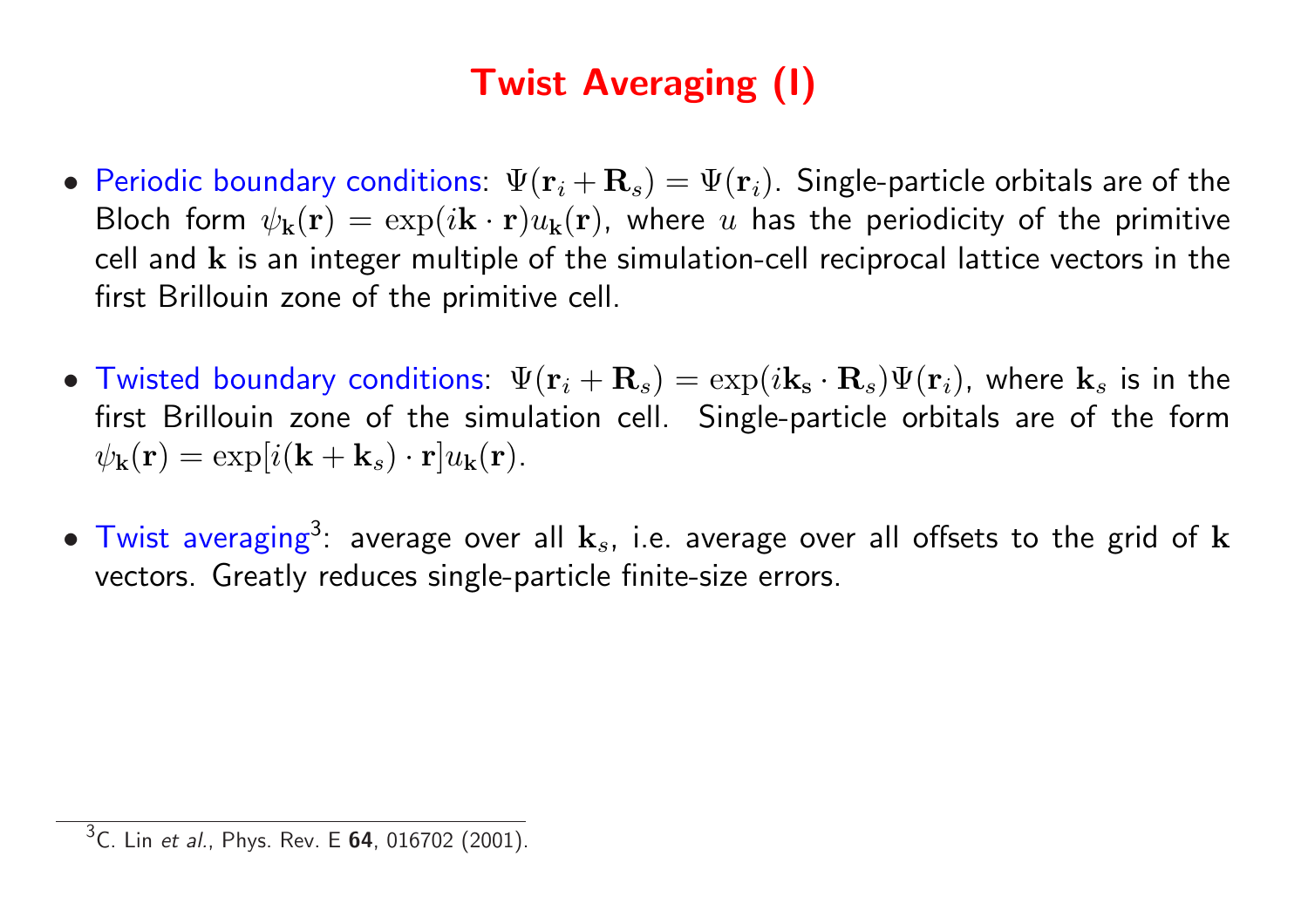### Twist Averaging (II)

Effect of twist averaging on Hartree–Fock kinetic and exchange energies for a 3D paramagnetic electron gas of density parameter  $r_s = 1$  a.u.:



Twist averaging greatly dampens the energy fluctuations caused by shell filling.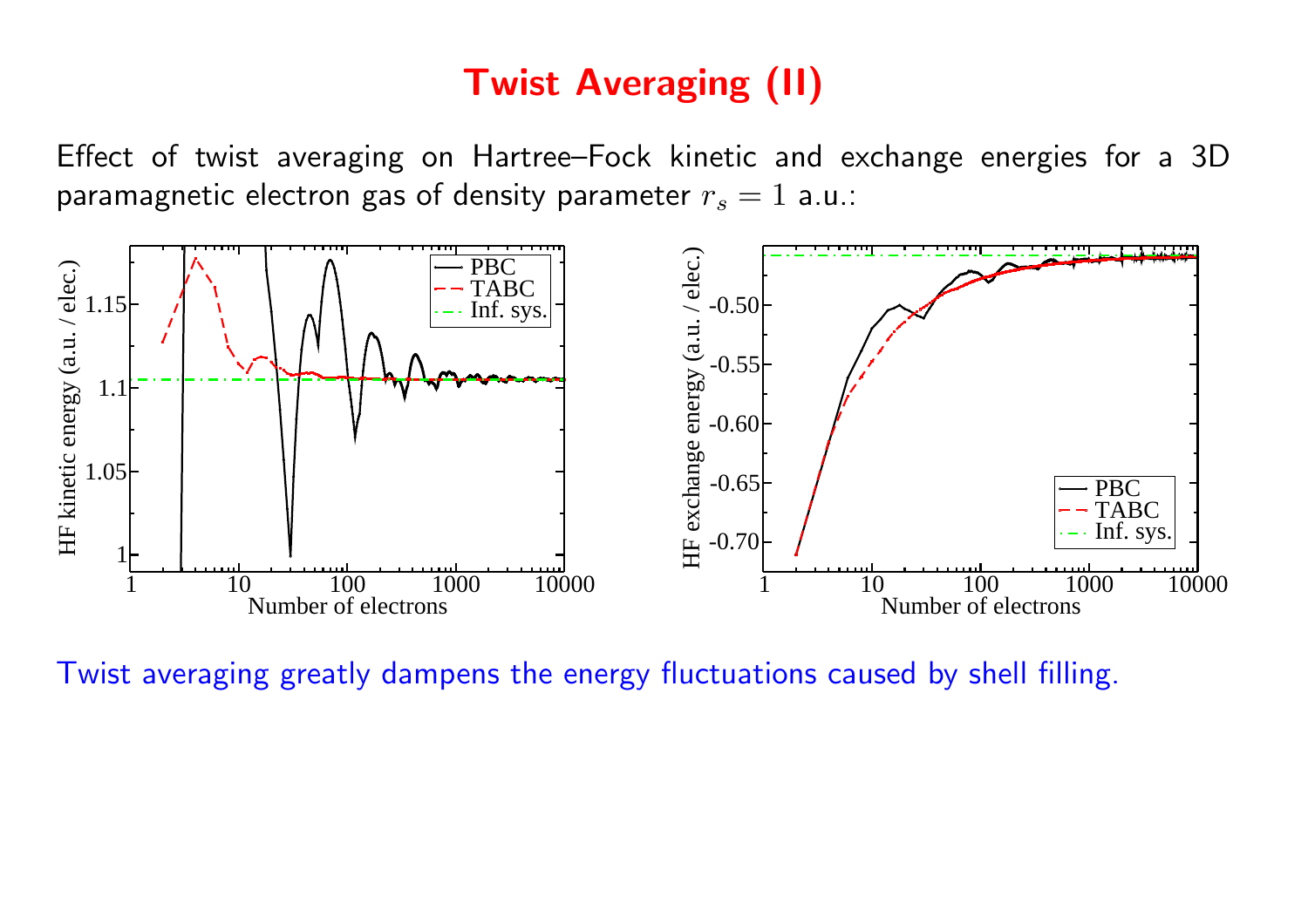### Making Real Orbitals (I)

- QMC calculations run much faster if real arithmetic is used.
- Suppose Bloch orbitals at  $\pm \mathbf{k}$  are occupied. Then

$$
\psi_{\mathbf{k}}^*(\mathbf{r}) = \exp(-i\mathbf{k}\cdot\mathbf{r})u_{\mathbf{k}}^*(\mathbf{r}) = \psi_{-\mathbf{k}}(\mathbf{r}).
$$

- Nonsingular linear transformations of the columns of the Slater determinant leave the wave function unchanged (up to normalisation).
- So can replace occupied orbitals  $\psi_{\mathbf{k}}$  and  $\psi_{-\mathbf{k}}$  by

$$
\psi_{\mathbf{k}+} = \frac{1}{\sqrt{2}} [\psi_{\mathbf{k}}(\mathbf{r}) + \psi_{-\mathbf{k}}(\mathbf{r})] = \sqrt{2} \text{Re} [\psi_{\mathbf{k}}(\mathbf{r})]
$$

$$
\psi_{\mathbf{k}-} = \frac{1}{\sqrt{2}i} [\psi_{\mathbf{k}}(\mathbf{r}) - \psi_{-\mathbf{k}}(\mathbf{r})] = \sqrt{2} \text{Im} [\psi_{\mathbf{k}}(\mathbf{r})]
$$

without changing the Slater wave function.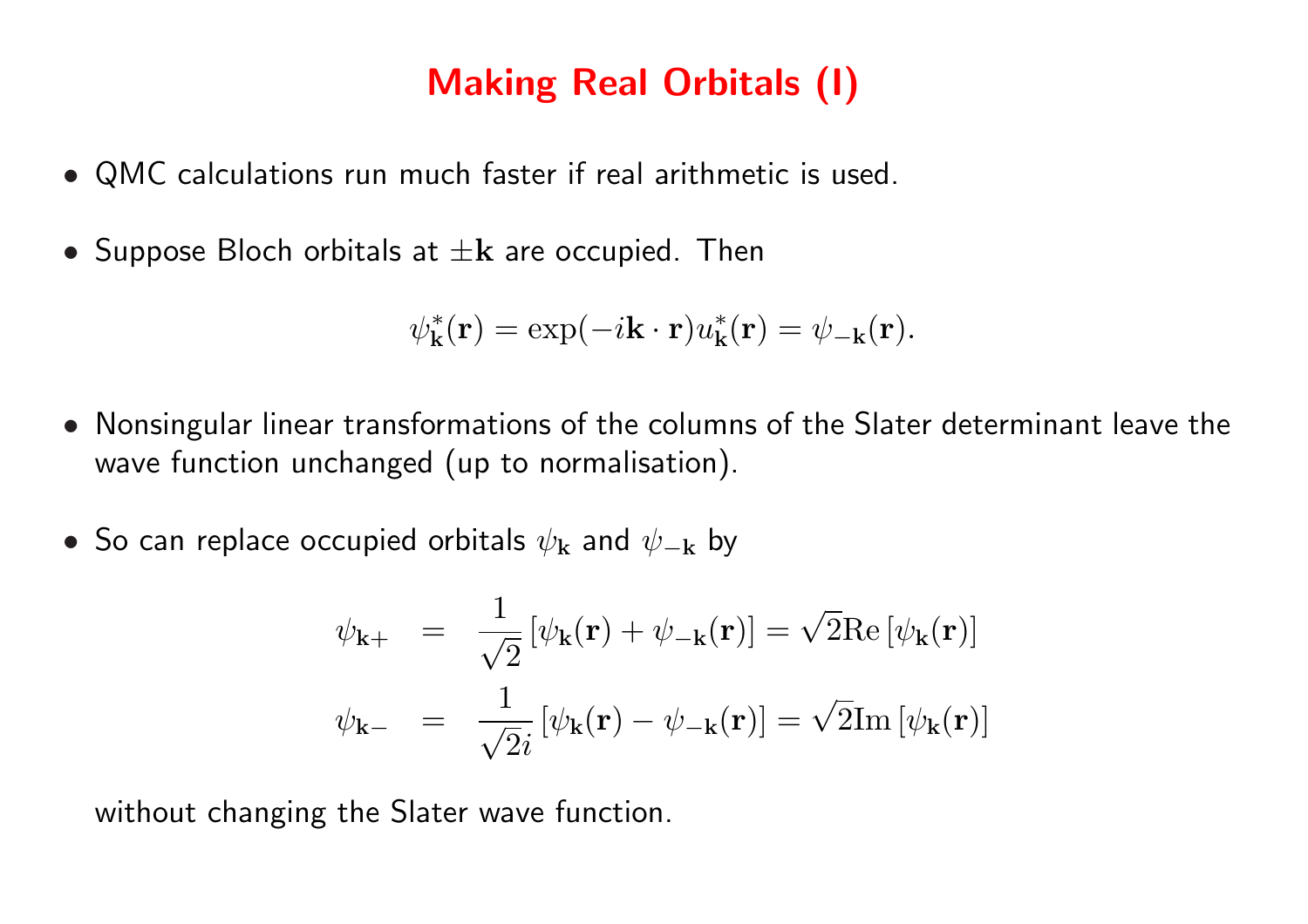### Making Real Orbitals (II)

The k points are in  $\pm {\bf k}$  pairs if the offset is  ${\bf k}_s = {\bf 0}$  or  ${\bf k}_s = {\bf G}_s/2$ , where  ${\bf G}_s$  and  ${\bf G}_p$ are simulation-cell and primitive-cell G vectors.

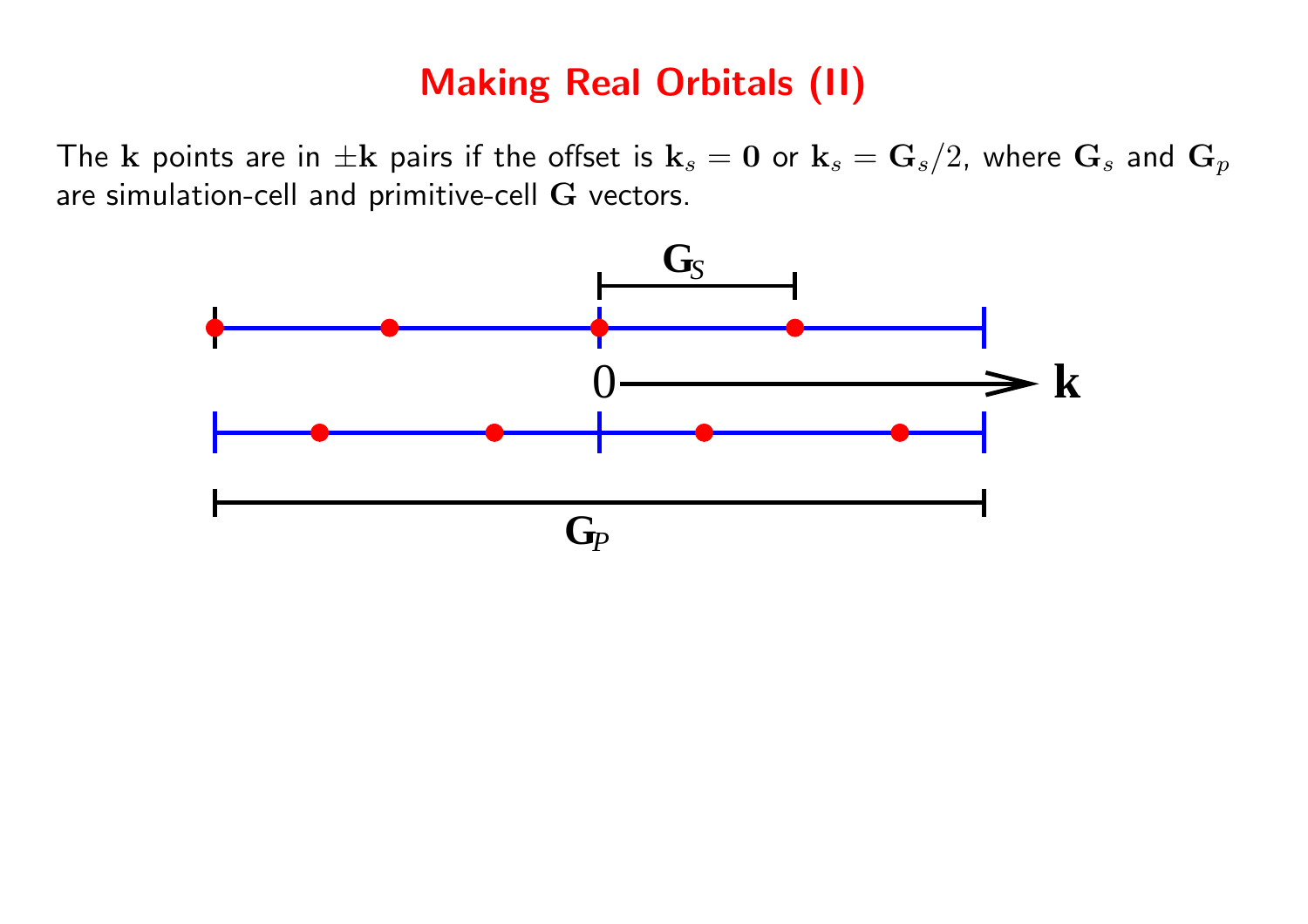#### Finite-Size Extrapolation

• Fit QMC data  $\{E_N\}$  to

$$
E_N = E_{\infty} + a \left( T_N^{\text{HF}} - T_{\infty}^{\text{HF}} \right) - \frac{b}{N},
$$

where  $a,~b$  and  $E_{\infty}$  are fitting parameters and  $T_N^{\rm HF}$  is the Hartree–Fock (or DFT) kinetic energy of an  $N$ -particle system.

- $\bullet$  For electron gases etc.  $T_\infty^{\rm HF}$  can be calculated exactly; otherwise it must be taken from a HF/DFT calculation with a fine  $k$ -point mesh.
- For real systems, obtaining  $E_N$  at several different cell sizes can be time-consuming.
- There are several variants of this fitting formula in the literature.
- Better to correct finite-size errors than to rely on fitting.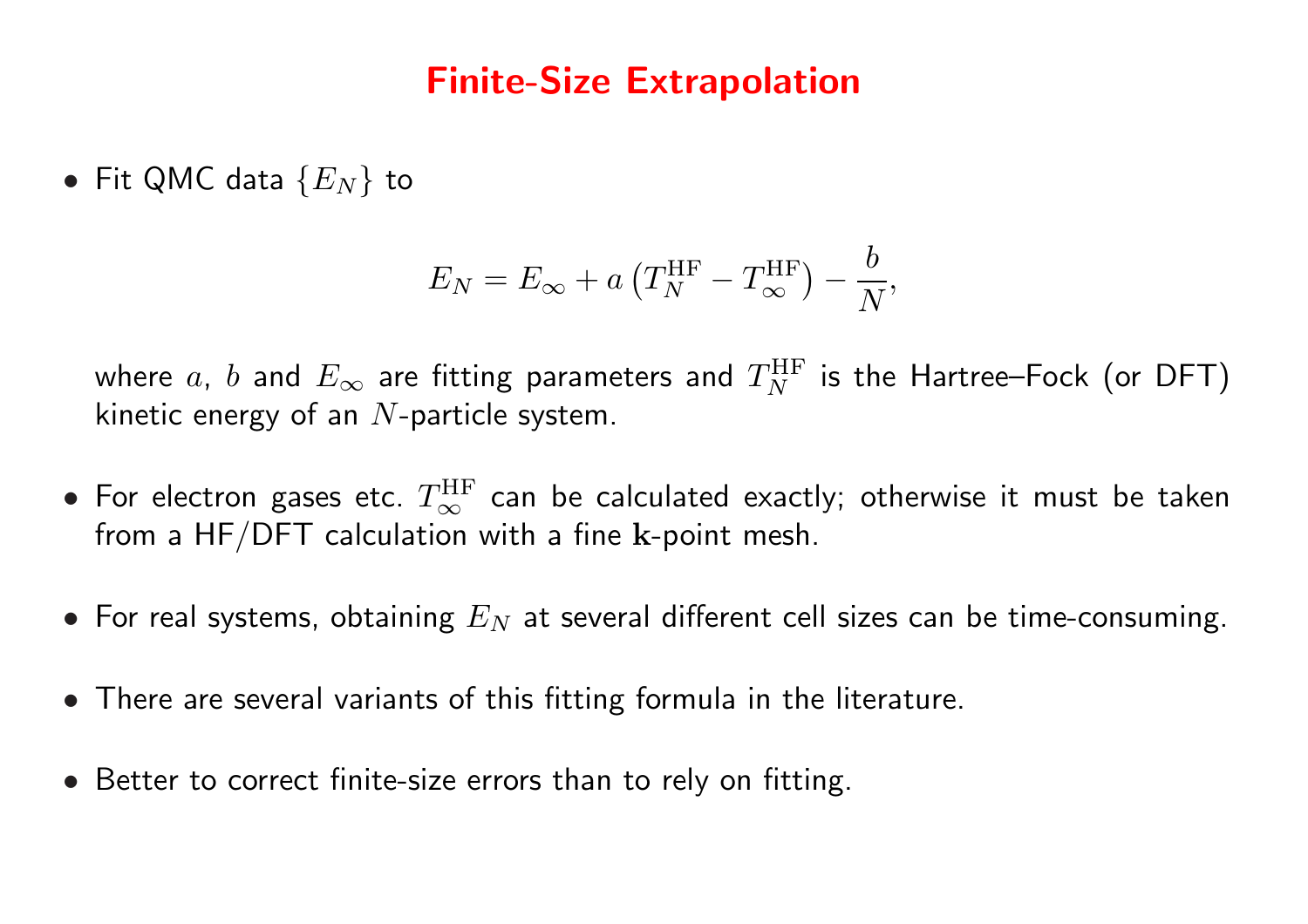#### Static Structure Factors

Spin-resolved static structure factor:

$$
S_{\alpha\beta}(\mathbf{r},\mathbf{r}') = \frac{1}{N} \langle [\hat{\rho}_{\alpha}(\mathbf{r}) - \rho_{\alpha}(\mathbf{r})] [\hat{\rho}_{\beta}(\mathbf{r}') - \rho_{\beta}(\mathbf{r}')] \rangle
$$

where  $\hat{\rho}_{\alpha}(\mathbf{r}) = \sum_i \delta(\mathbf{r} - \mathbf{r}_{i\alpha})$  is the density operator and  $\rho_{\alpha}(\mathbf{r}) = \langle \hat{\rho}_{\alpha}(\mathbf{r}) \rangle$  is the density for electrons of spin  $\alpha$ . N.B.  $\hat{\rho}=\sum_{\alpha}\hat{\rho}_{\alpha}$  and  $S=\sum_{\alpha,\beta}S_{\alpha\beta}.$ 

Translationally averaged structure factor:

$$
S_{\alpha\beta}(\mathbf{r}) = \frac{1}{\Omega} \int_{\Omega} S_{\alpha\beta}(\mathbf{r}' + \mathbf{r}, \mathbf{r}') d\mathbf{r}'.
$$

Fourier transform of the translationally averaged structure factor:

$$
S_{\alpha\beta}(\mathbf{G})=\frac{1}{N}\left(\left\langle \hat{\rho}_{\alpha}(\mathbf{G})\hat{\rho}_{\beta}^{*}(\mathbf{G})\right\rangle -\rho_{\alpha}(\mathbf{G})\rho_{\beta}^{*}(\mathbf{G})\right),
$$

where  $\hat{\rho}_{\alpha}(\mathbf{G})=\sum_i \exp(-i\mathbf{G}\cdot \mathbf{r}_{i\alpha})$  is the Fourier transform of the density operator.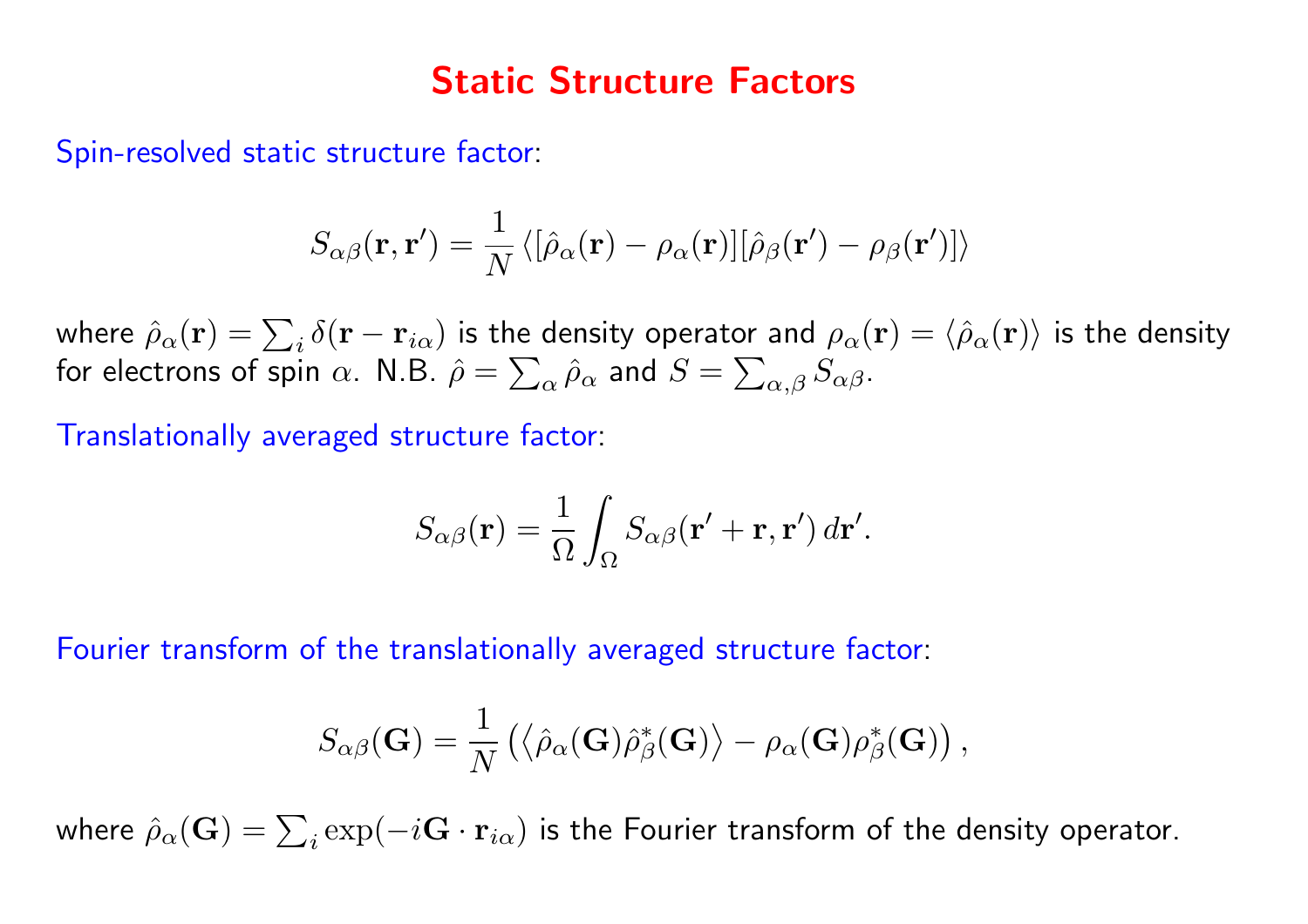#### Interaction Energy in Terms of the Structure Factor

$$
V_{ee} = \frac{Nv_M}{2} + \frac{\int |\Psi(\mathbf{R})|^2 \frac{1}{2} \sum_{i \neq j} v_E(\mathbf{r}_i - \mathbf{r}_j) d\mathbf{R}}{\int |\Psi(\mathbf{R})|^2 d\mathbf{R}}
$$
  
\n
$$
= \frac{1}{2} \int \int [\rho(\mathbf{r}, \mathbf{r}') - \rho(\mathbf{r}) \rho(\mathbf{r}')] [v_E(\mathbf{r} - \mathbf{r}') - v_M] d\mathbf{r} d\mathbf{r}'
$$
  
\n
$$
+ \frac{1}{2} \int \int v_E(\mathbf{r} - \mathbf{r}') \rho(\mathbf{r}) \rho(\mathbf{r}') d\mathbf{r} d\mathbf{r}'
$$
  
\n
$$
= \frac{N}{2} \left( \sum_{\mathbf{G} \neq \mathbf{0}} \frac{4\pi}{\Omega |\mathbf{G}|^2} [S(\mathbf{G}) - 1] + v_M \right) + \sum_{\mathbf{G} \neq \mathbf{0}} \frac{2\pi \Omega}{|\mathbf{G}|^2} \rho(\mathbf{G}) \rho^*(\mathbf{G}),
$$

where  $\rho({\bf r},{\bf r}^{\prime})$  $\phi) = \Bigl\langle \sum_{i \neq j} \delta({\bf r} - {\bf r}_i) \delta({\bf r}' - {\bf r}_j) \Bigr\rangle$ E is the pair density. First term: exchange-correlation energy (interaction of electrons with their XC holes). Second term: Hartree energy (interaction of charge densities).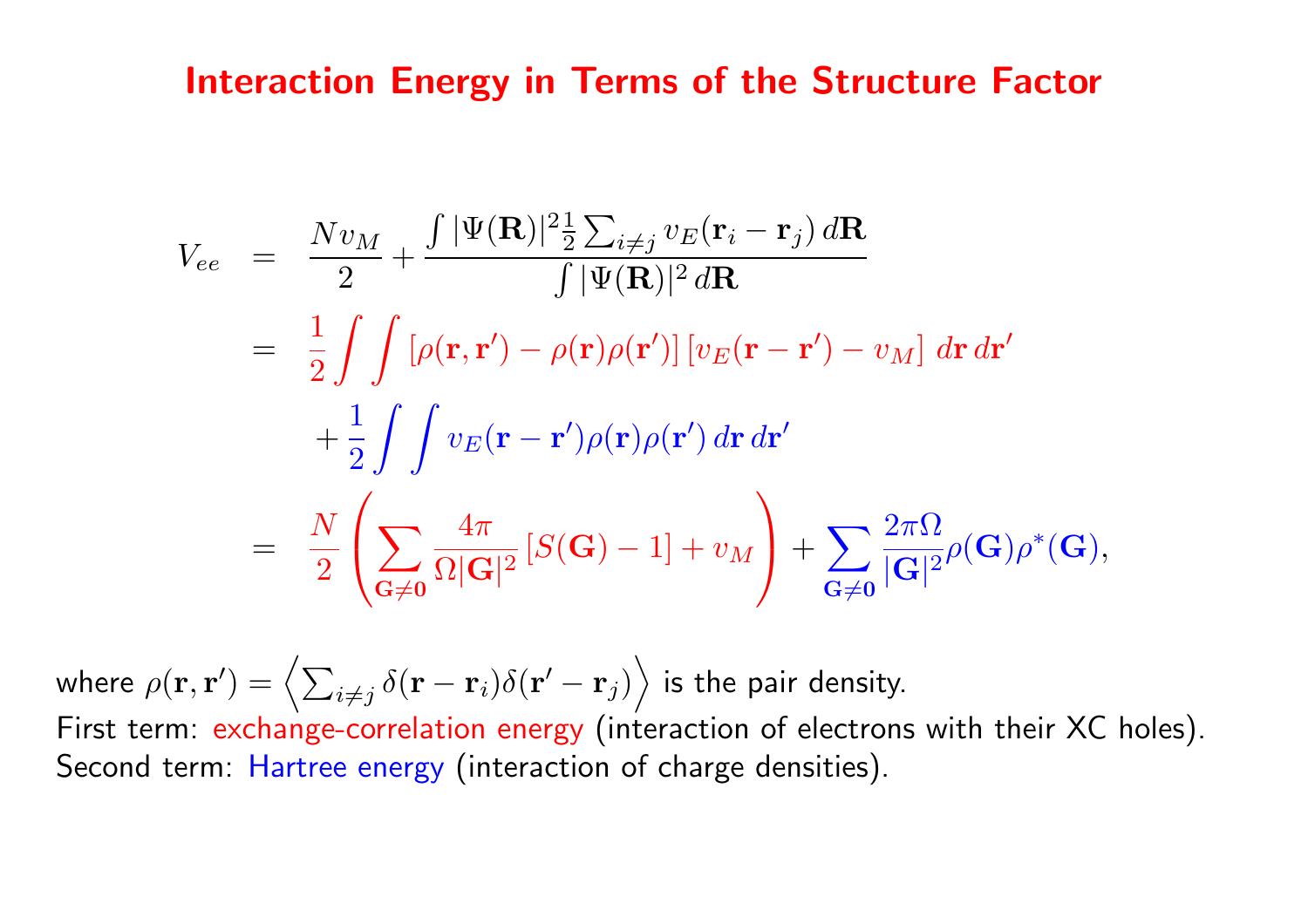### Coulomb Finite Size Errors

- Charge density and structure factor converge rapidly with system size; suggests that finite-size errors are due to slow convergence of Ewald interaction.
- Taylor expansion of Ewald interaction:

$$
v_E(\mathbf{r}) - v_M = \frac{1}{r} + \frac{2\pi}{3\Omega} \mathbf{r}^T W \mathbf{r} + \mathcal{O}\left(\frac{r^4}{\Omega^{5/3}}\right),\,
$$

where tensor  $W$  depends on the symmetry of the lattice.

- For large simulation cells first term dominates, but for typical cell sizes second term is significant.
- Interaction between each electron and its XC hole should be  $1/r$ .
- This is enforced in the model periodic Coulomb interaction.<sup>4</sup>

 $^4$ L. M. Fraser *et al.*, Phys. Rev. B 53, 1814 (1996); A. J. Williamson *et al.*, Phys. Rev. B 55, R4851 (1997).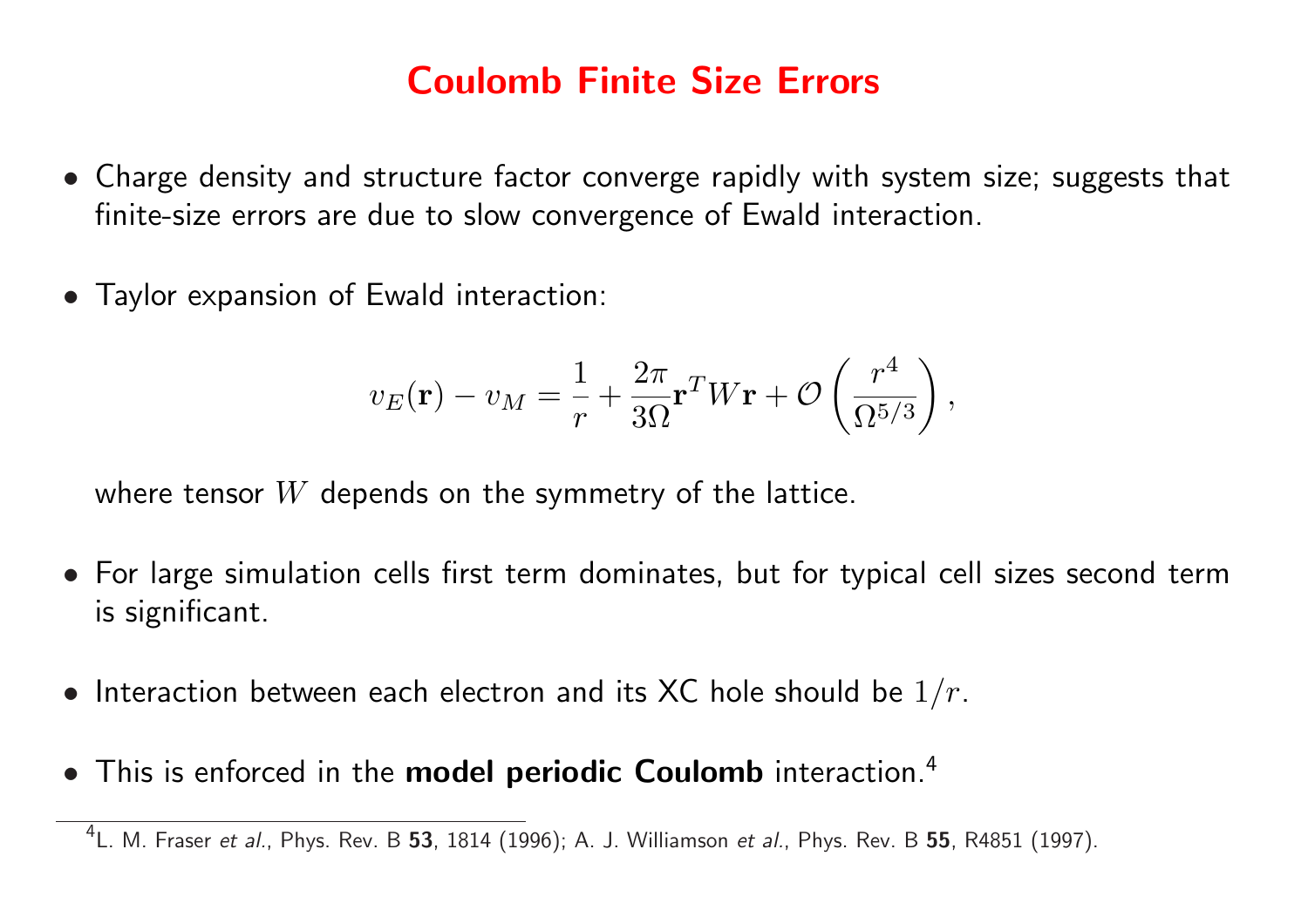#### Model Periodic Coulomb Interaction (I)

• MPC interaction operator:

$$
\hat{H}_{ee} = \frac{1}{2} \sum_{i \neq j} f(\mathbf{r}_i - \mathbf{r}_j) + \sum_i \int \rho(\mathbf{r}) \left[ v_{\rm E}(\mathbf{r}_i - \mathbf{r}) - f(\mathbf{r}_i - \mathbf{r}) \right] d\mathbf{r}
$$

$$
-\frac{1}{2} \int \rho(\mathbf{r}) \rho(\mathbf{r}') \left[ v_{\rm E}(\mathbf{r} - \mathbf{r}') - f(\mathbf{r} - \mathbf{r}') \right] d\mathbf{r} d\mathbf{r}',
$$

where  $f(\mathbf{r})$  is  $1/r$  treated within the minimum-image convention.

• Electron-electron interaction energy:

$$
\langle \hat{H}_{ee} \rangle = \frac{1}{2} \int \rho(\mathbf{r}) \rho(\mathbf{r}') v_{\rm E}(\mathbf{r} - \mathbf{r}') d\mathbf{r} d\mathbf{r}'
$$

$$
+ \int \int \left[ \rho(\mathbf{r}, \mathbf{r}') - \rho(\mathbf{r}) \rho(\mathbf{r}') \right] f(\mathbf{r} - \mathbf{r}') d\mathbf{r} d\mathbf{r}',
$$

i.e. Hartree energy  $+$  XC energy.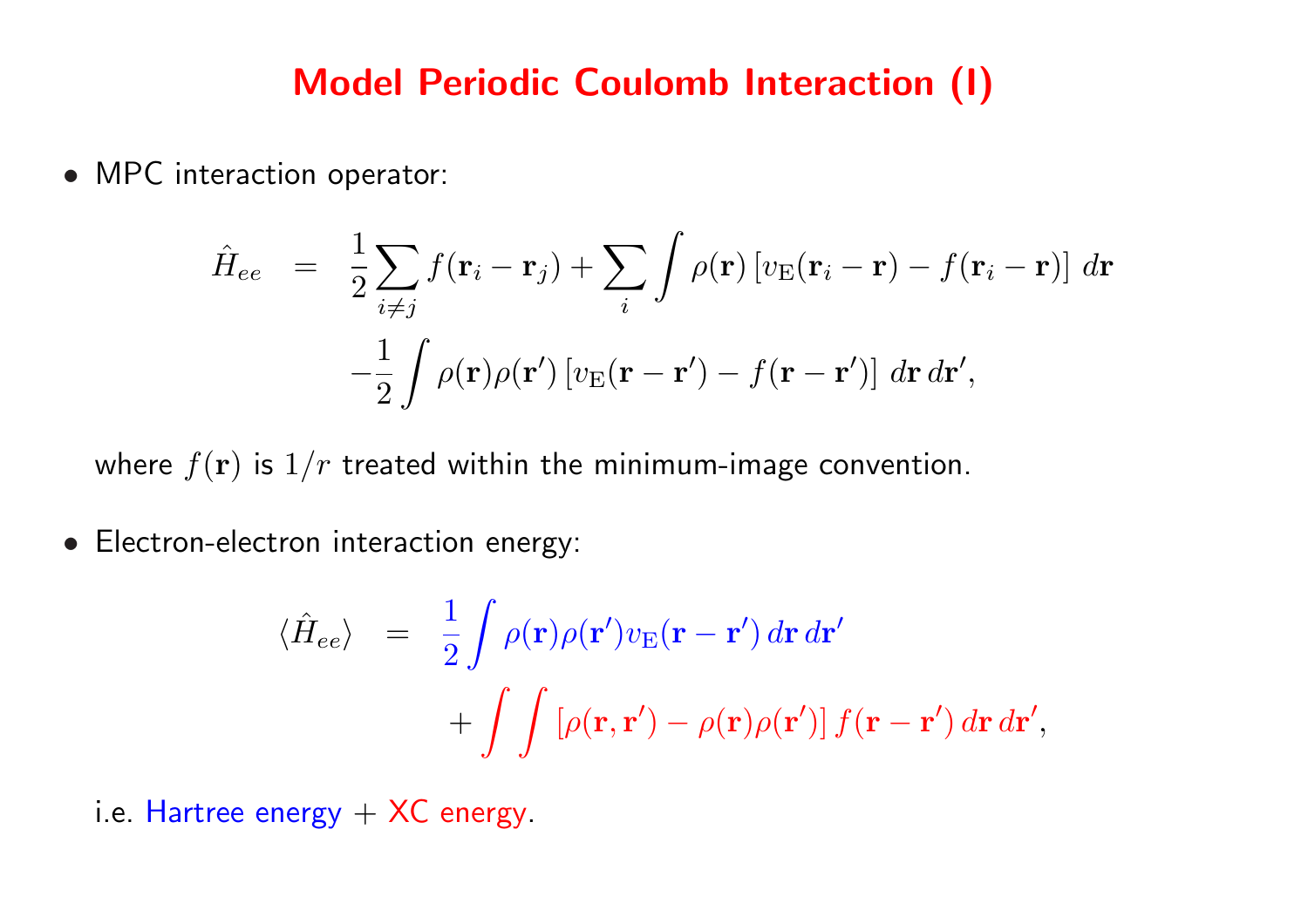### Model Periodic Coulomb Interaction (II)

- The Hartree energy is calculated using the Ewald interaction while the exchangecorrelation energy is calculated using  $1/r$  (within minimum-image convention).
- Can avoid the need to know  $\rho$  exactly by replacing it with the approximate charge density  $\rho_A$  from a DFT or HF calculation.
- The error due to this approximation is  $\mathcal{O}(\rho-\rho_\text{A})^2$  . Furthermore the operator  $(v_\text{E}-f)$ vanishes as the size of the simulation cell goes to infinity.
- Ewald and MPC energies per particle are the same in the limit of large system size, even if approximate charge density is used.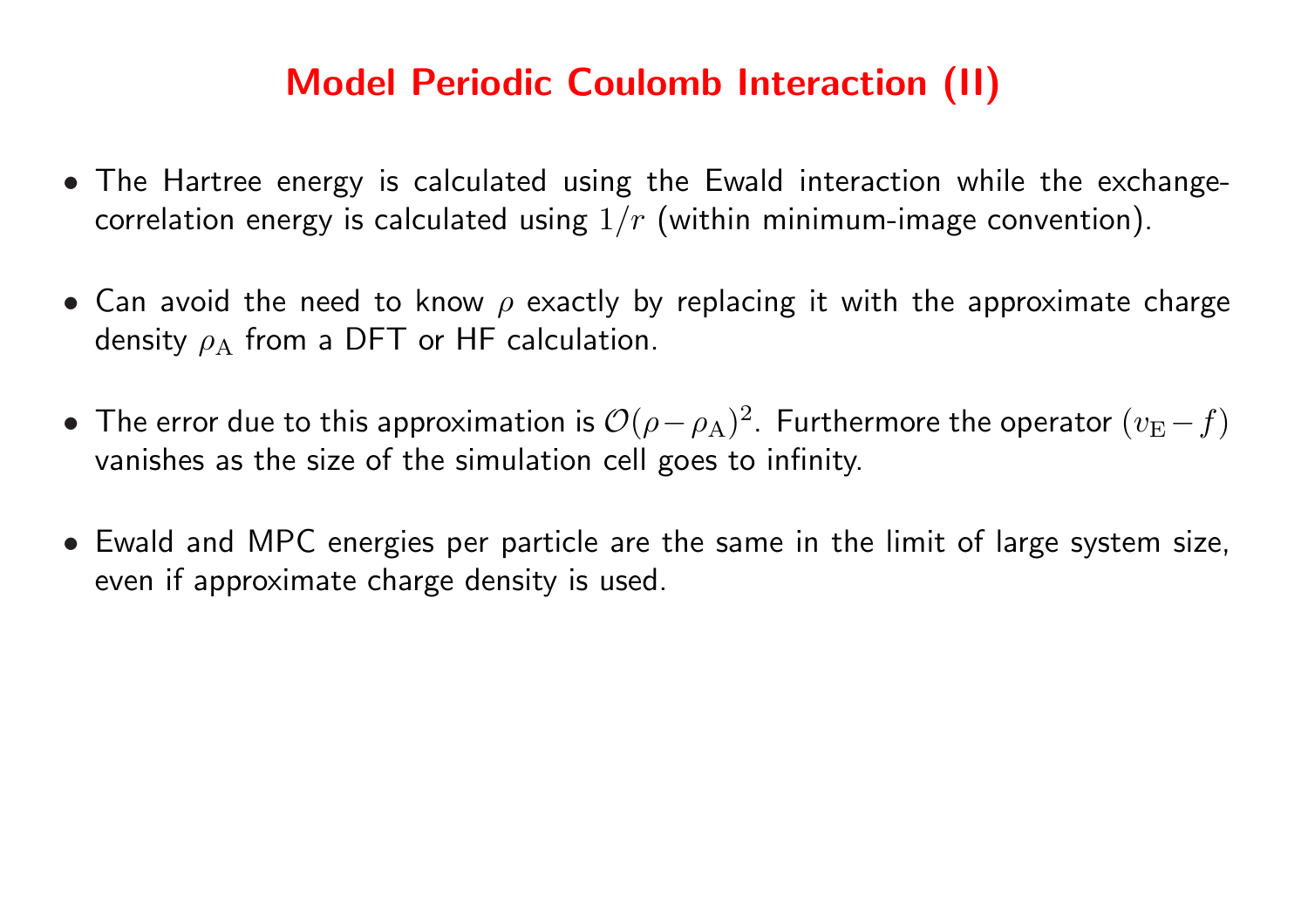#### Model Periodic Coulomb Interaction (III)

• First term of MPC interaction is evaluated in real space, second term is evaluated in reciprocal space and third term is a constant:

$$
\hat{H}_{ee} = \frac{1}{2} \sum_{i \neq j} f(\mathbf{r}_i - \mathbf{r}_j) + \frac{1}{\Omega} \sum_i \sum_{\mathbf{G} \neq 0} \left[ \frac{4\pi}{|\mathbf{G}|^2} - f_{\mathbf{G}} \right] \rho_{A,\mathbf{G}} e^{i\mathbf{G} \cdot \mathbf{r}_i} \n+ \left( -\frac{1}{\Omega} \sum_i f_0 \rho_{A,0} - \frac{1}{2\Omega} \sum_{\mathbf{G} \neq 0} \left[ \frac{4\pi}{|\mathbf{G}|^2} - f_{\mathbf{G}} \right] \rho_{A,\mathbf{G}}^* \rho_{A,\mathbf{G}} + \frac{1}{2\Omega} f_0 \rho_{A,0}^* \rho_{A,0} \right).
$$

• Fourier coefficients  $f_{\mathbf{G}}$  are evaluated numerically. Requires care because  $f(\mathbf{r})$  diverges at  $r = 0$  and is non-differentiable at the boundary of the Wigner-Seitz cell.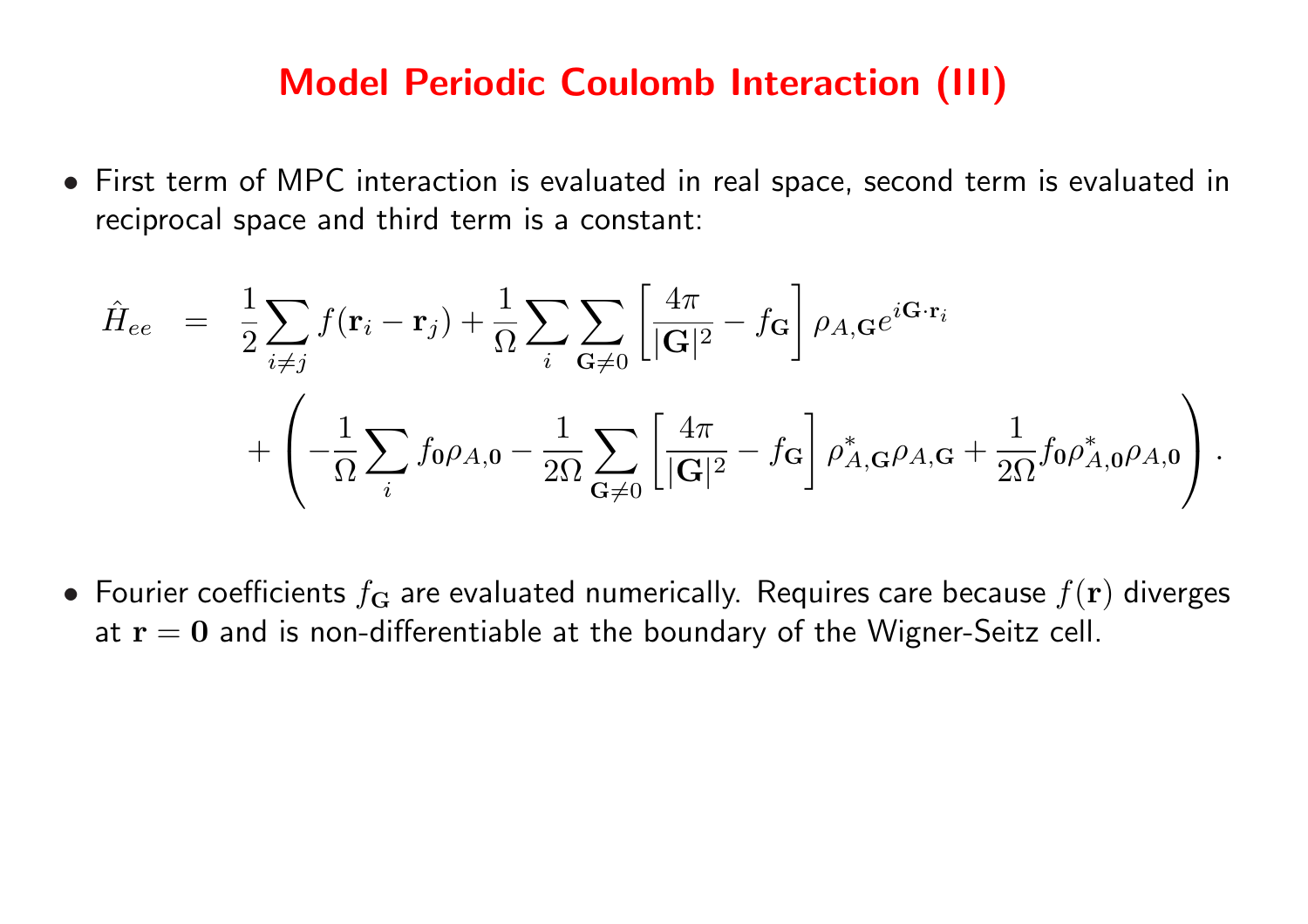### Finite-Size Correction to the XC Energy (I)

- Charge density and hence Hartree energy converge rapidly with system size.
- Form of structure factor converges rapidly with system size.
- So the finite-size error in the Ewald interaction energy is<sup>5</sup>:

$$
\Delta V = \frac{N}{4\pi^2} \int \frac{S(\mathbf{k}) - 1}{|\mathbf{k}|^2} d\mathbf{k} - \frac{2\pi N}{\Omega} \sum_{\mathbf{G} \neq 0} \frac{S(\mathbf{G}) - 1}{|\mathbf{G}|^2} - \frac{Nv_M}{2}
$$

$$
\approx \frac{N}{4\pi^2} \int_D \frac{S(\mathbf{k})}{|\mathbf{k}|^2} d\mathbf{k},
$$

where  $D$  is a sphere of volume  $(2\pi)^3/\Omega$  centred on the origin. $^6$ 

<sup>&</sup>lt;sup>5</sup>S. Chiesa *et al.*, Phys. Rev. Lett. **97**, 076404 (2006).

<sup>6</sup> To see this, insert factors of exp(−ε|k|<sup>2</sup>) and exp(−ε|G|<sup>2</sup>) in the integrand and summand and choose  $\kappa = 1/(2\sqrt{\epsilon})$ in the Ewald expression for  $v_M$ ; finally take the limit  $\epsilon \to 0$ .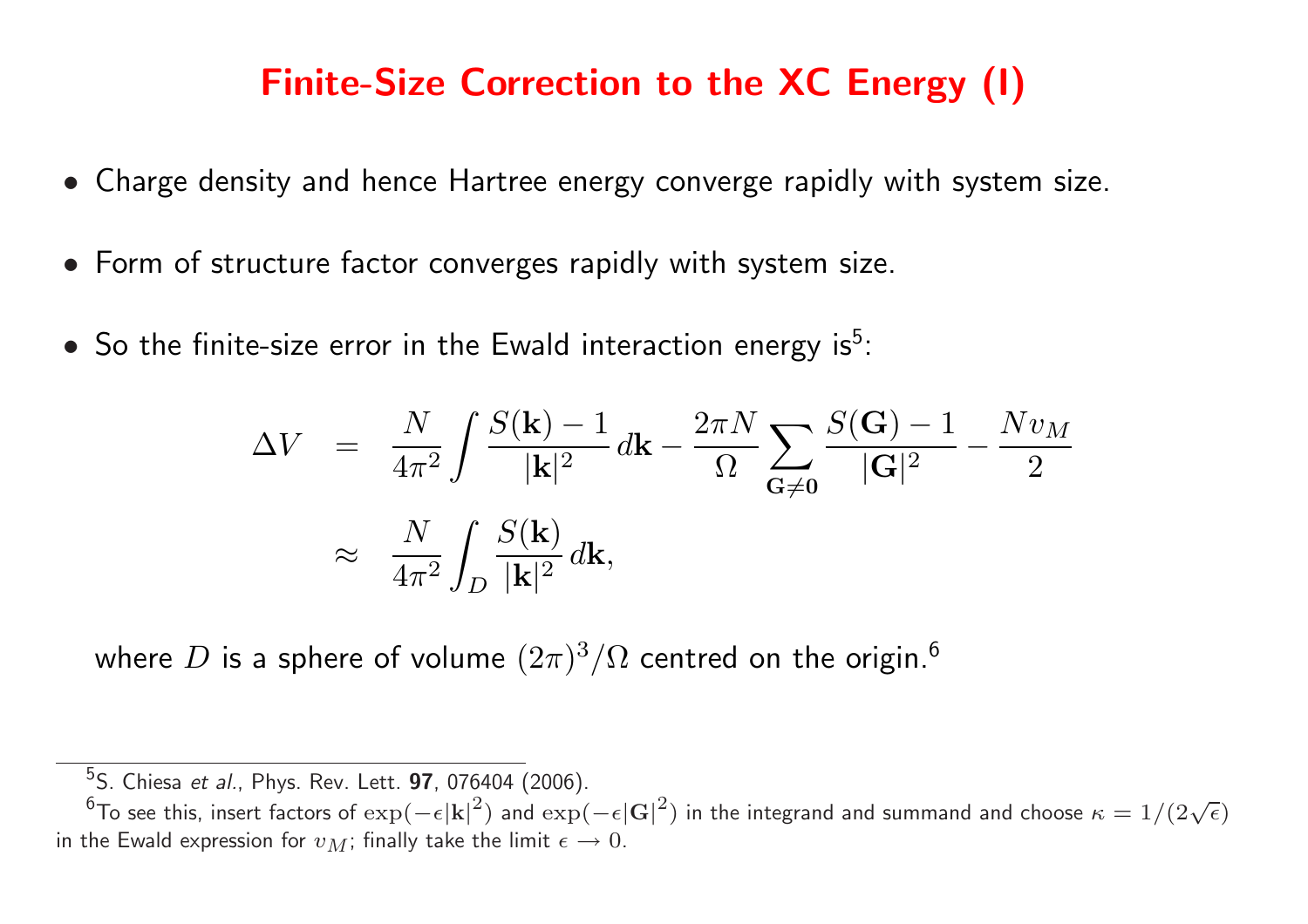### Finite-Size Correction to the XC Energy (II)

- $S(\mathbf{k}) \propto |\mathbf{k}|^2$  at small  $\mathbf{k}$ , so  $\Delta V$  is  $\mathcal{O}(N^0)$ , i.e. error in interaction energy per particle is  $\mathcal{O}(N^{-1})$ .
- Finite-size correction is an alternative to using MPC. (Don't use both!)
- Insert  $f(r) = v_E(r) v_M 2\pi \mathbf{r}^T W \mathbf{r} / (3\Omega) + \ldots$  into MPC XC energy; find that XC correction  $\Delta V$  arises from quadratic term.<sup>7</sup>
- MPC is "perfect" if XC hole fits into sim. cell; adding  $\Delta V$  to the Ewald energy is then merely an approximation to the MPC; however, if XC hole does not fit into sim. cell then MPC is not perfect and the finite-size correction can make use of known form of  $S(\mathbf{k})$  at small k. Not yet clear which is best.
- For a homogeneous electron gas, *random phase approximation* implies that  $S(\mathbf{k}) =$  $|{\bf k}|^2/(2\omega_p)$  for small  ${\bf k}$ , where  $\omega_p=\sqrt{4\pi N/\Omega}$  is the plasma frequency.
- Hence  $\Delta V = \omega_p/4$  for a HEG.

 $7W$ . M. C. Foulkes, unpublished.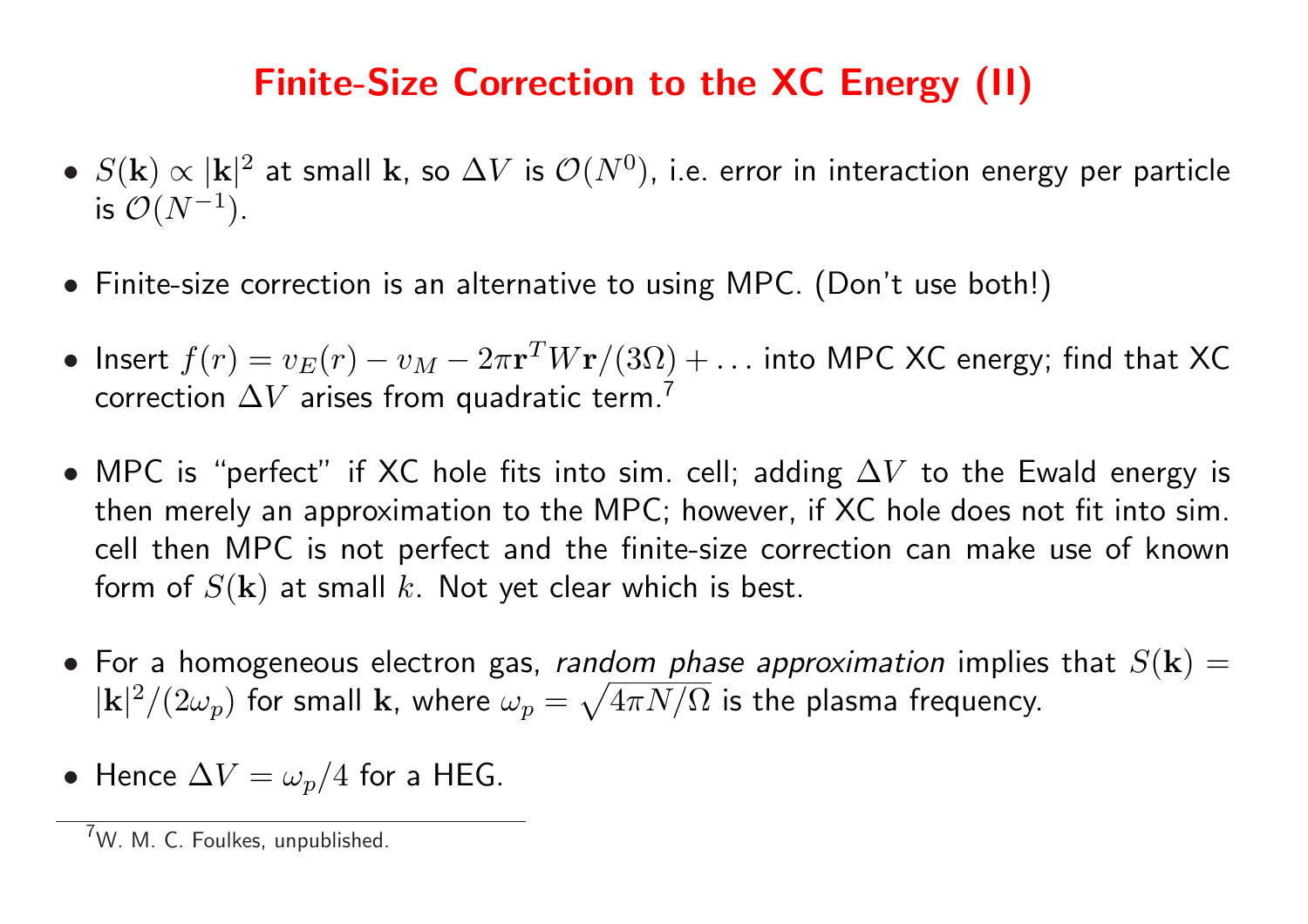### Finite-Size Correction to the XC Energy (III)

Results for a 3D electron gas,  $r_s = 3$  a.u.:

| N   | $E_{\rm MPC} - E_{\rm Ewald}$ (a.u.) | $\omega_p/(4N)$ (a.u.) |
|-----|--------------------------------------|------------------------|
| 54  | 0.0015(1)                            | 0.00154                |
| 102 | 0.0008(1)                            | 0.000817               |
| 226 | 0.00037(6)                           | 0.000369               |

 $E_{\text{Ewald}}$  is total SJ-DMC energy per particle obtained using Ewald interaction.  $E_{\text{MPC}}$  is total SJ-DMC energy per particle obtained using MPC interaction.<sup>8</sup>

 $^8E_{\rm Ewald}$  was used in the branching factor in DMC, so the kinetic energy is the same in the two cases.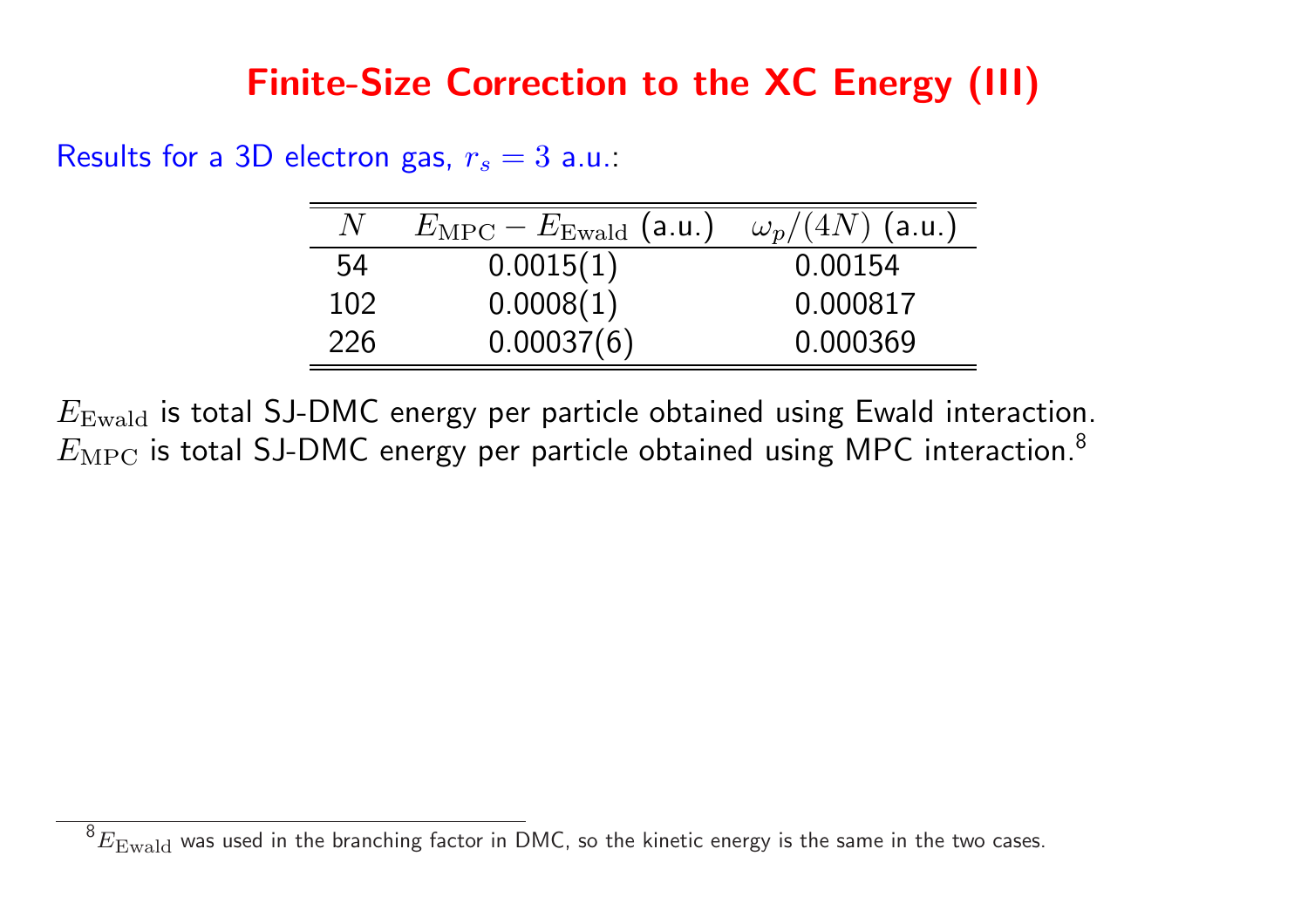### Finite-Size Correction to the Kinetic Energy (I)

- The two-body correlations described by the Jastrow factor are long ranged.
- They are restricted in a finite simulation cell: leads to bias in kinetic energy.
- Correct for this by interpolating Fourier transformation of two-body Jastrow factor.<sup>9</sup>
- Write  $\Psi$  as the product of a long-ranged two-body Jastrow factor  $\exp(u_{\alpha\beta})$ , which has the periodicity of the simulation cell and inversion symmetry, and a part consisting of everything else,  $\Psi_s$ :

$$
\Psi = \Psi_s \exp \left( \sum_{\alpha > \beta} \sum_{i,j} u_{\alpha\beta} (\mathbf{r}_{i\alpha} - \mathbf{r}_{j\beta}) + \sum_{\alpha} \sum_{i>j} u_{\alpha\alpha} (\mathbf{r}_{i\alpha} - \mathbf{r}_{j\alpha}) \right),
$$
  

$$
= \Psi_s \exp \left( \frac{1}{2\Omega} \sum_{\alpha,\beta} \sum_{\mathbf{G} \neq \mathbf{0}} u_{\alpha\beta} (\mathbf{G}) \hat{\rho}_{\alpha}^* (\mathbf{G}) \hat{\rho}_{\beta} (\mathbf{G}) + K \right).
$$

<sup>9</sup>S. Chiesa *et al.*, Phys. Rev. Lett. **97**, 076404 (2006).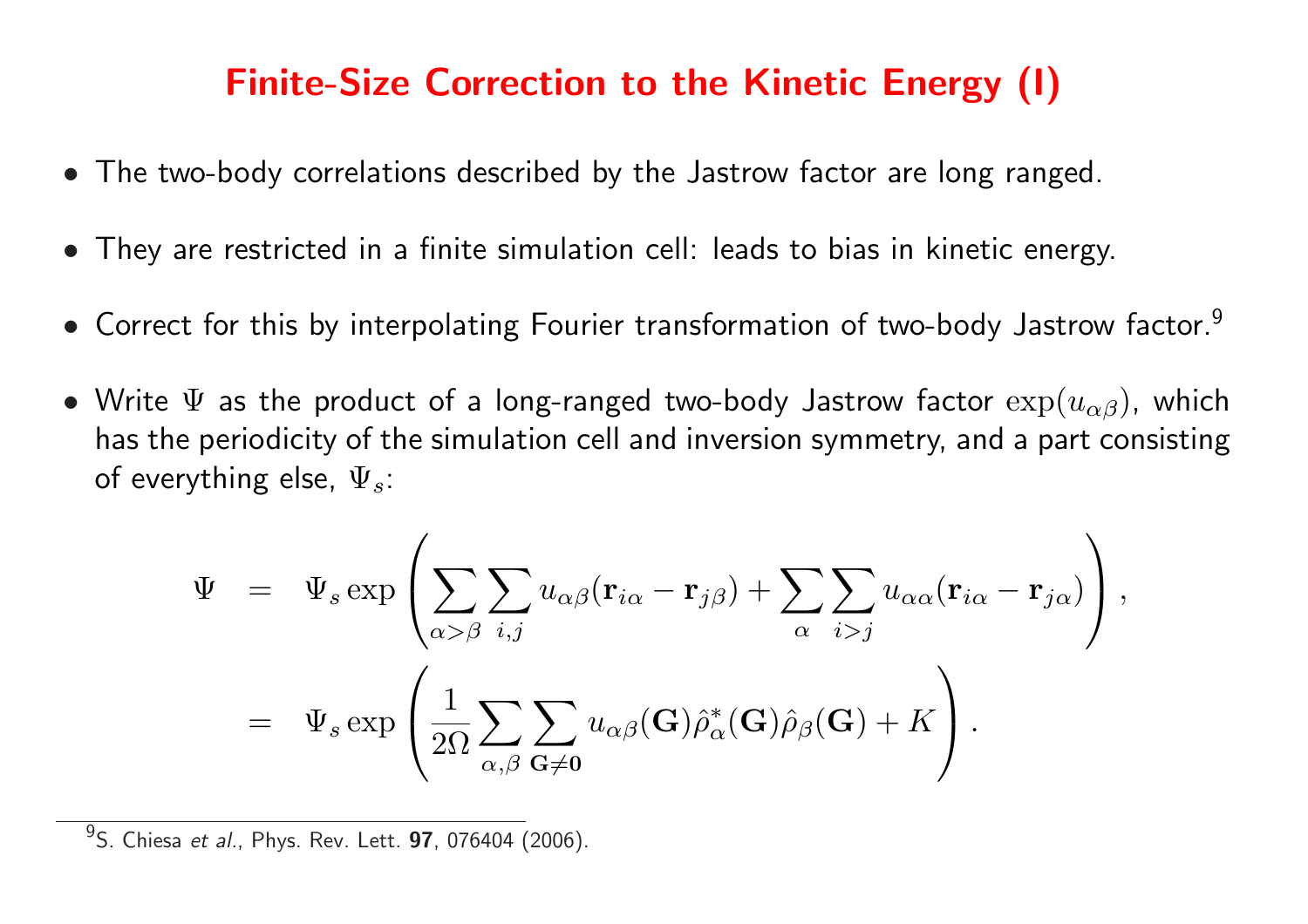#### Finite-Size Correction to the Kinetic Energy (II)

• "TI" kinetic-energy estimator:

$$
T(\mathbf{R}) = -\frac{1}{4}\nabla^2 \log(\Psi) = T_s(\mathbf{R}) - \frac{1}{8\Omega} \sum_{\alpha,\beta} \sum_{\mathbf{G}\neq \mathbf{0}} u_{\alpha\beta}(\mathbf{G}) \nabla^2 \left[ \hat{\rho}_{\alpha}^*(\mathbf{G}) \hat{\rho}_{\beta}(\mathbf{G}) \right],
$$

where  $T_s = -\nabla^2 \log(\Psi_s({\bf R}))/4.$ 

 $\bullet\,$  Use  $\nabla^2\left[\hat{\rho}_\alpha^*(\mathbf{G})\hat{\rho}_\beta(\mathbf{G})\right]=-2|\mathbf{G}|^2\left[\hat{\rho}_\alpha^*(\mathbf{G})\hat{\rho}_\beta(\mathbf{G})-N_\alpha\delta_{\alpha\beta}\right]$  to show that

$$
\langle T \rangle = \langle T_s \rangle + \frac{1}{4\Omega} \sum_{\mathbf{G} \neq \mathbf{0}} |\mathbf{G}|^2 \left( \sum_{\alpha,\beta} u_{\alpha\beta}(\mathbf{G}) \left\langle \hat{\rho}_{\alpha}^*(\mathbf{G}) \hat{\rho}_{\beta}(\mathbf{G}) \right\rangle - \sum_{\alpha} N_{\alpha} u_{\alpha\alpha}(\mathbf{G}) \right).
$$

•  $\rho_{\alpha}(\mathbf{k})$  is only nonzero for G vectors of the primitive lattice. Assuming the sum runs only over small  $G$ ,

$$
\langle T \rangle = \langle T_s \rangle + \frac{N}{4\Omega} \sum_{\mathbf{G} \neq \mathbf{0}} |\mathbf{G}|^2 \sum_{\alpha,\beta} u_{\alpha\beta}(\mathbf{G}) S_{\alpha\beta}^*(\mathbf{G}) - \frac{1}{4\Omega} \sum_{\mathbf{G} \neq \mathbf{0}} |\mathbf{G}|^2 \sum_{\alpha} N_{\alpha} u_{\alpha\alpha}(\mathbf{G}).
$$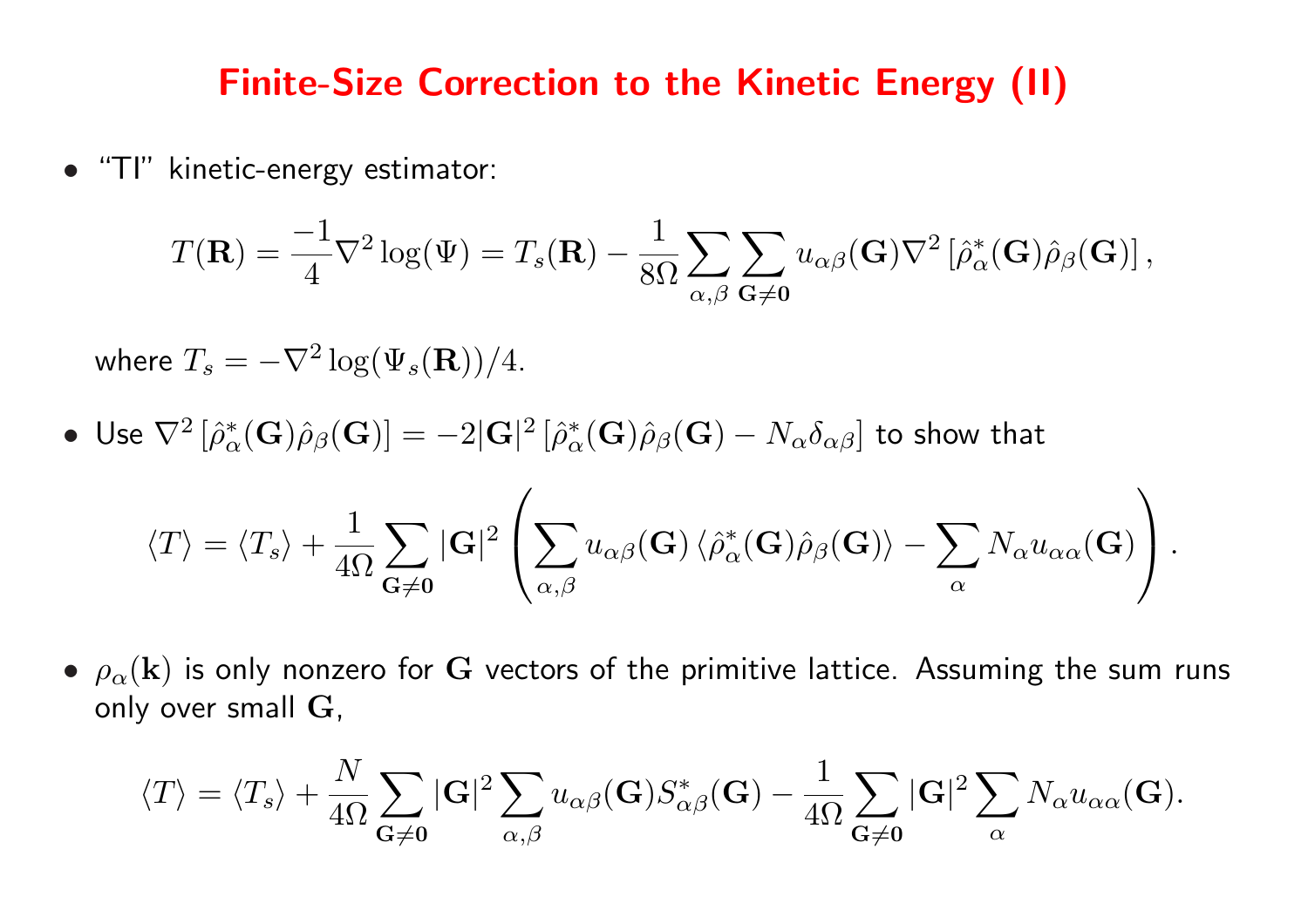### Finite-Size Correction to the Kinetic Energy (III)

 $u_{\alpha\alpha}(\mathbf{k})$  has roughly the same form at different system sizes:

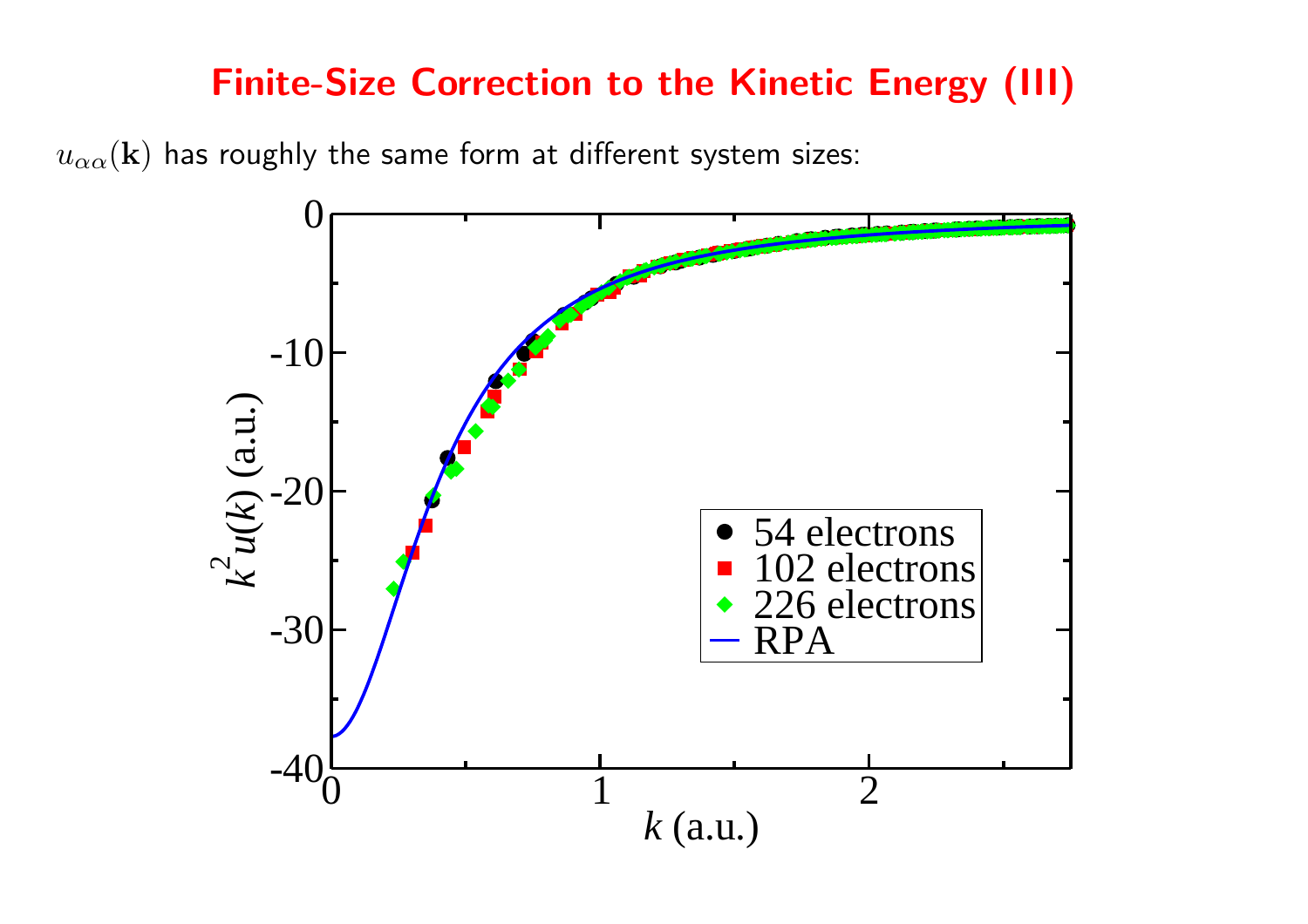### Finite-Size Correction to the Kinetic Energy (IV)

- In the infinite system limit, the sum over  $G$  should be replaced by an integral.
- Leading-order finite-size error is the omission of the  $G = 0$  contribution in the third term in the expression for  $\langle T \rangle$ .
- The finite-size correction is therefore

$$
\Delta T = - \sum_\alpha \frac{N_\alpha}{4(2\pi)^3} \int_0^D 4\pi k^2 \times k^2 \bar{u}_{\alpha\alpha}(k) \, dk
$$

in 3D, where  $\bar{u}(k)$  is the spherical average of  $u(\mathbf{k})$  and D is the radius of a sphere of volume  $(2\pi)^3/\Omega$ .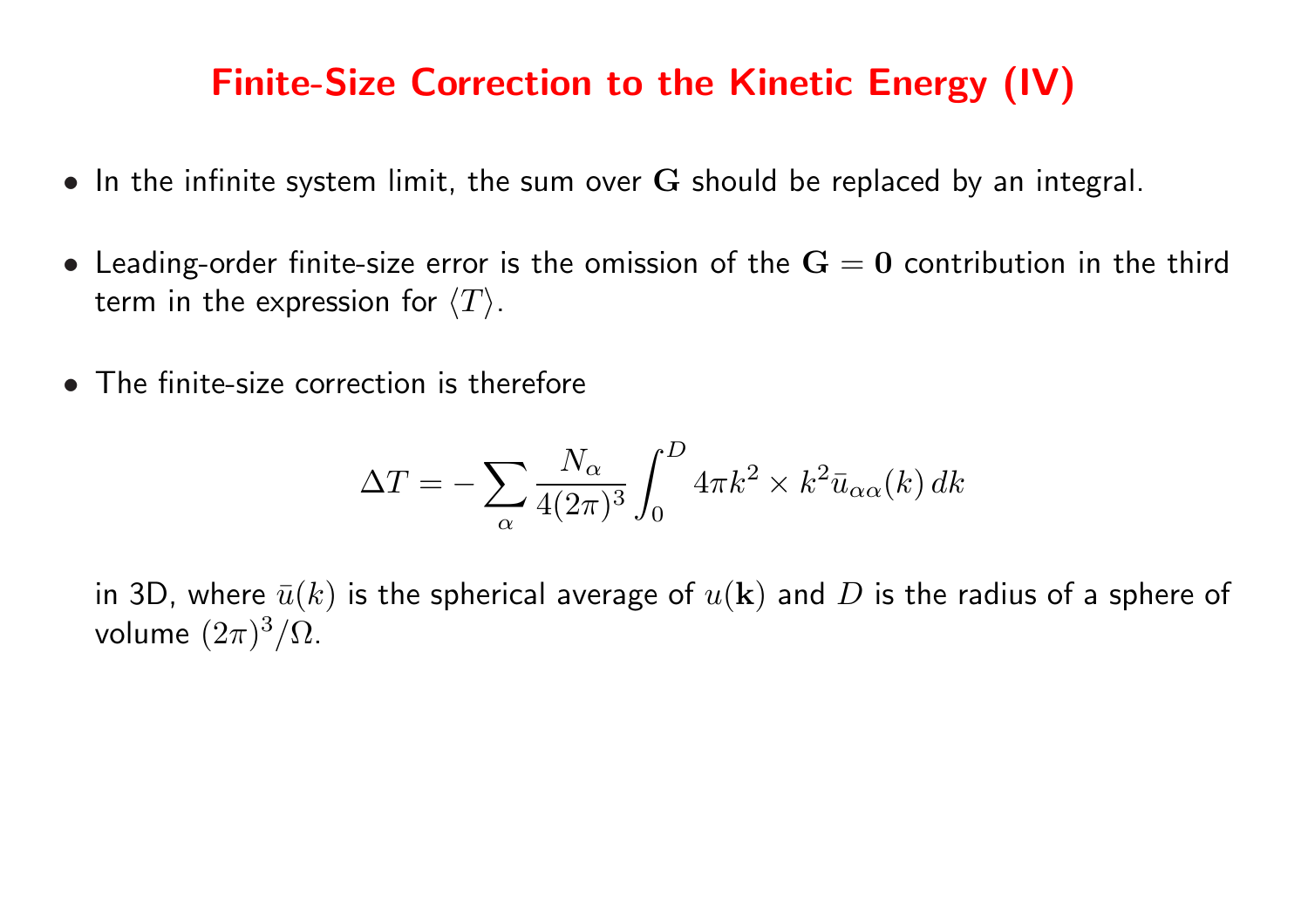#### Finite-Size Correction to the Kinetic Energy (V)

Infinite-system "random phase approximation" Jastrow factor for same-spin electrons:

$$
u_{\alpha\alpha}(\mathbf{k}) = -4\pi A \left( \frac{1}{k^2} - \frac{1}{k^2 + 1/(2A)} \right).
$$

where  $A$  is a parameter to be determined by fitting. Hence

$$
\Delta T = \frac{N}{4\pi} \left( D - \frac{\tan^{-1}(\sqrt{2A}D)}{\sqrt{2A}} \right)
$$

$$
= \frac{\pi NA}{\Omega} + \mathcal{O}(N^{-2/3}),
$$

so the error in the KE per particle falls off as  $\mathcal{O}(N^{-1}).$ 

- Homogeneous electron gas has  $A = 1/\omega_p$ , where  $\omega_p$  is the plasma frequency.
- Hence leading-order correction to the KE is  $\Delta T = \omega_p/4$  for a HEG.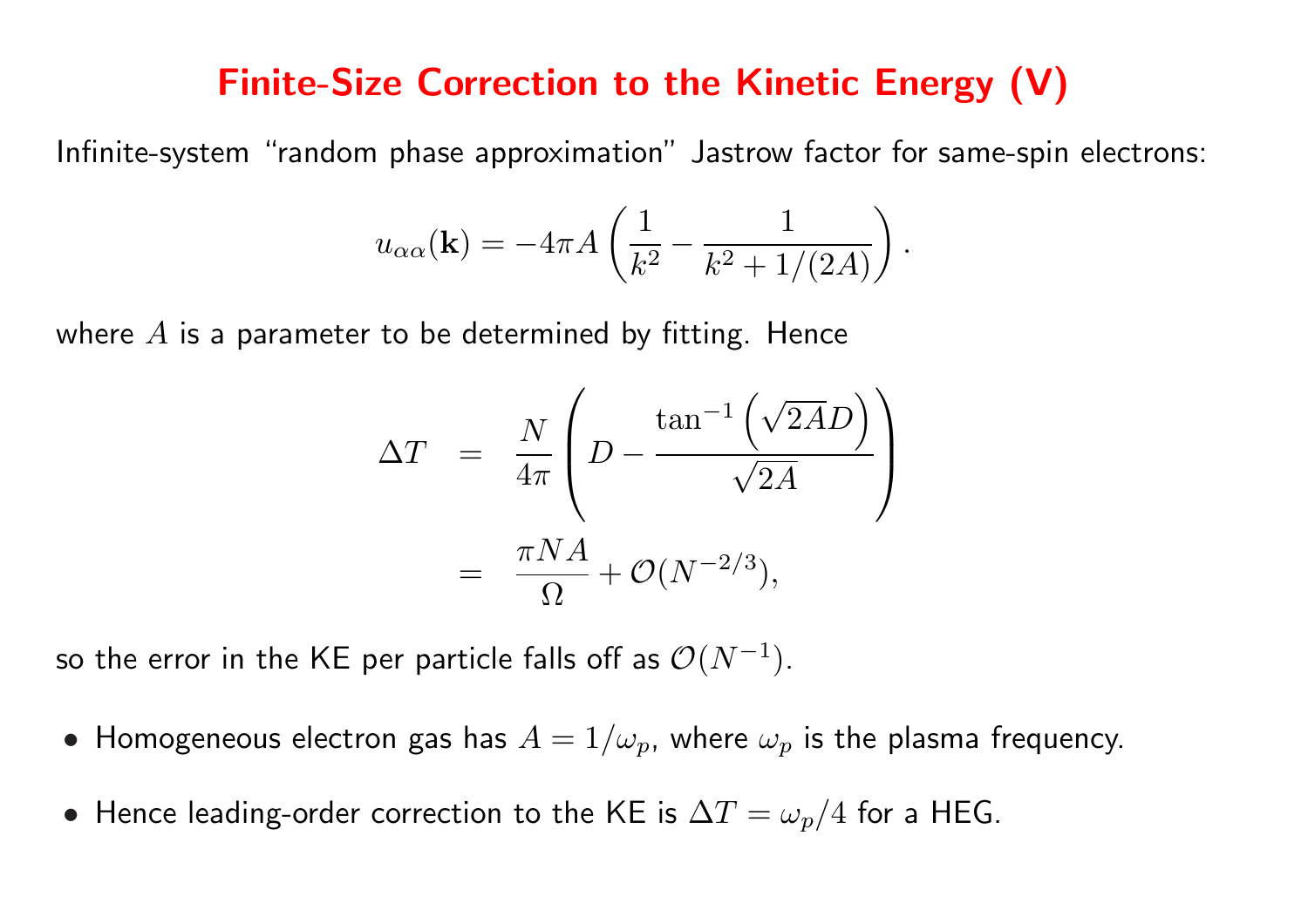#### Example: Finite-Size Errors in a 3D HEG

DMC results for a 3D electron gas,  $r_s = 3$  a.u. (using twist averaging and a Slater– Jastrow wave function):



Correction:  $\omega_p/(2N)$  for Ewald data and  $\omega_p/(4N)$  for MPC data.